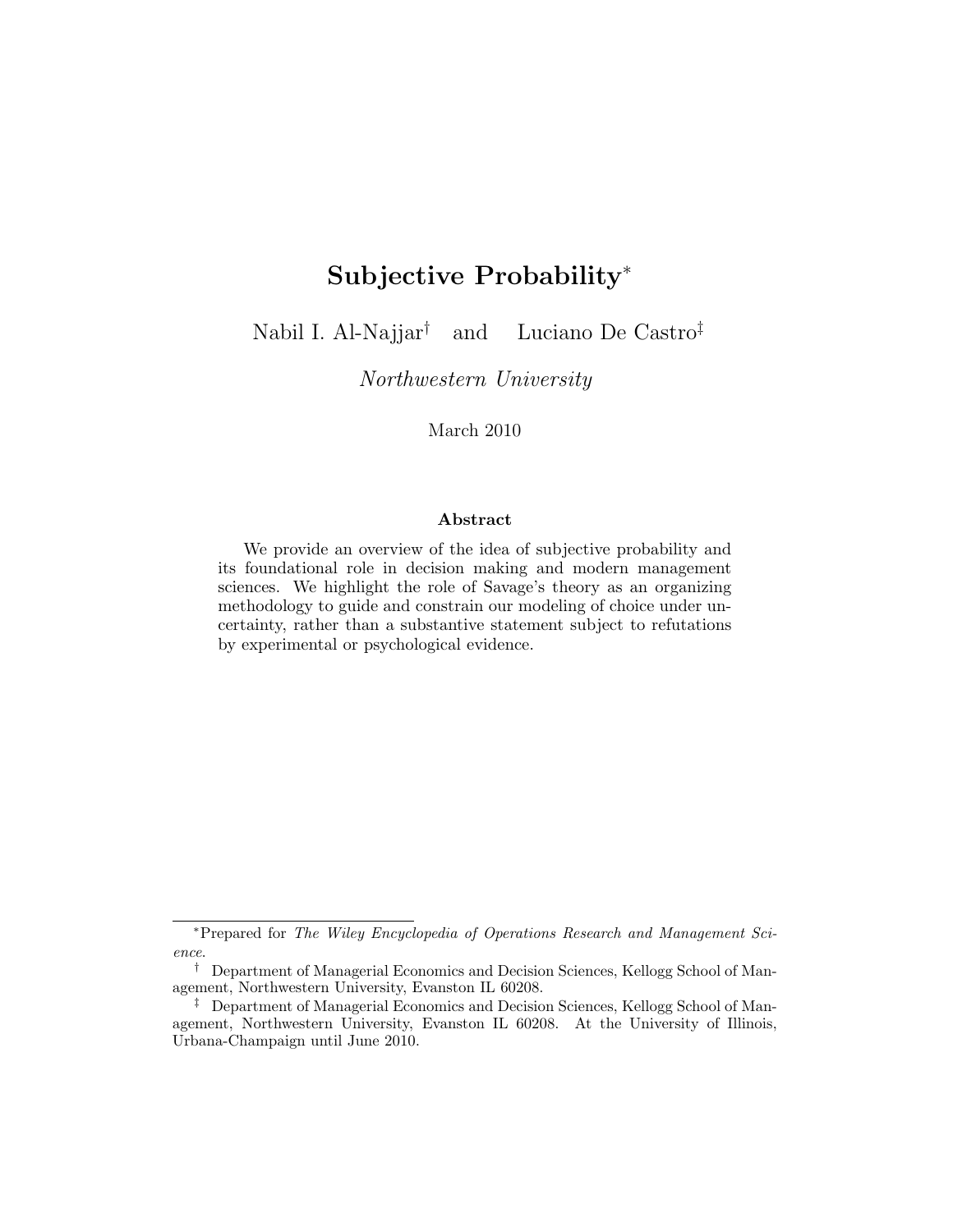# Contents

|   |                                 | 1 Introduction                                       |                |
|---|---------------------------------|------------------------------------------------------|----------------|
|   | <b>Expected Utility Theory</b>  |                                                      | 3              |
|   | 2.1                             | Von Neumann-Morgenstern Representation               | 3              |
|   | 2.2                             |                                                      | $\overline{4}$ |
|   | 2.3                             | Savage's Axioms                                      | 5              |
|   | 2.4                             | Savage's Subjective Expected Utility Representation  | 8              |
| 3 | Interpretation and Implications |                                                      | 10             |
|   | 3.1                             | Normative Theory and the Definition of 'Rationality' | 10             |
|   | 3.2                             | Feasibility Constraints and Complexity               | 13             |
|   | 3.3                             | Information, Dynamic Choice, and Dynamic Consistency | 14             |
|   | 3.4                             |                                                      | 15             |
|   | 3.5                             | Exchangeability, Objectivity, and Frequencies        | 18             |
|   |                                 | <b>4</b> Concluding Remarks                          | 20             |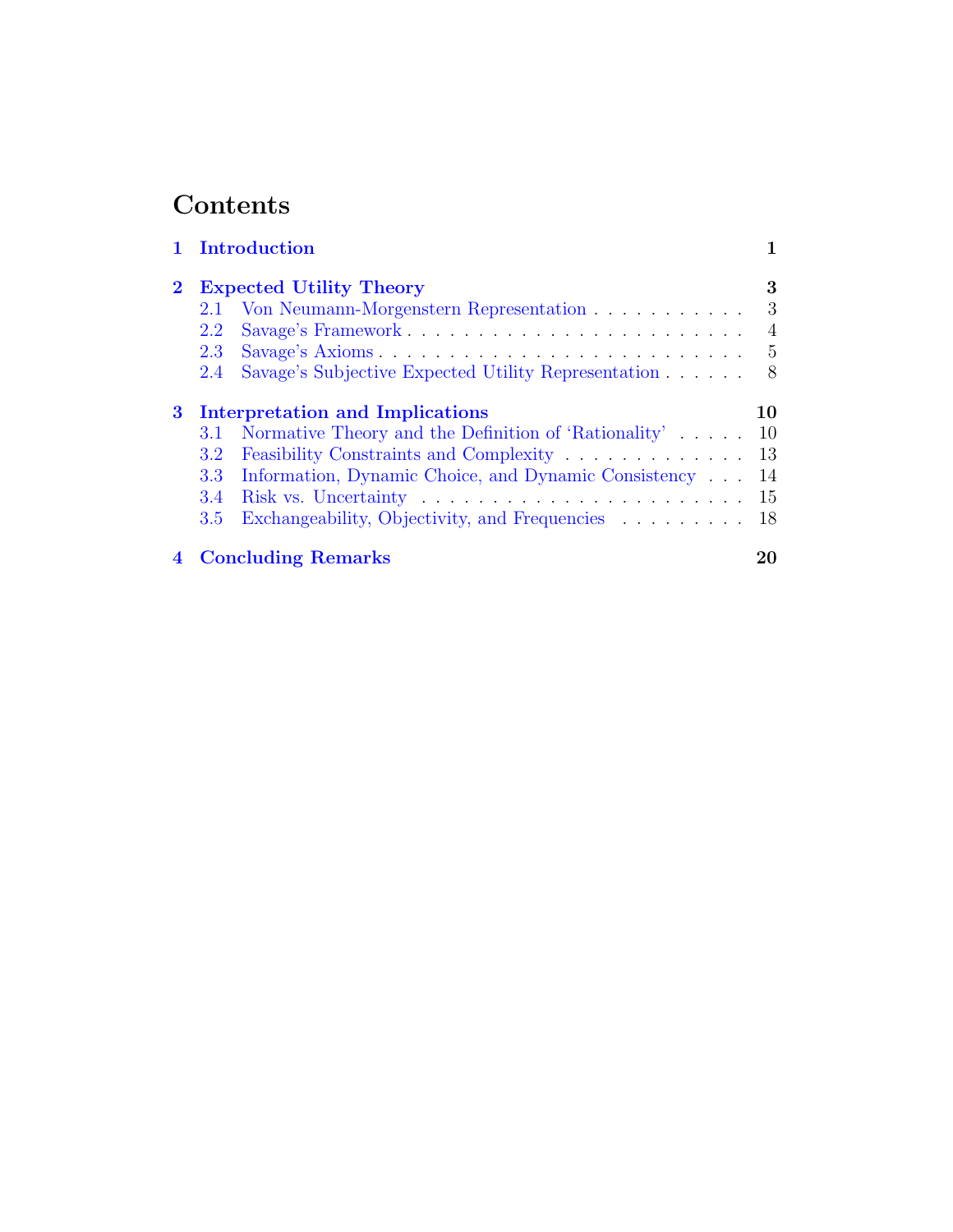# <span id="page-2-0"></span>1 Introduction

What is probability? Observers of scientific progress in the last several decades will likely find this question puzzling. Modern probability theory is, by all objective measures, a runaway success in shaping modern science. In management sciences, entire fields, such as finance, economics, and operations research are in part founded on probabilistic concepts and tools. Yet it is hard to think of other concepts as important as probability whose very meaning remains unclear and, often, controversial.

The formative years of the modern theory of probability, roughly from the 1920's through the 1950's, also witnessed lively debates about its nature and interpretation.<sup>[1](#page-2-1)</sup> The arguments revolved around issues like: Is probability an objective feature of the phenomena under study, or merely a subjective judgment of the decision maker? How is probability related to frequency? If probability is an objective feature of reality, like heat or magnetism, then what scientific experiment could be devised to prove its existence and ascertain its value? If it is, on the other hand, a decision maker's purely subjective state of mind, then is there a way to judge its reasonableness or consistency with empirical evidence?

Classic works by Kolmogoroff (1950), Doob (1953) and Savage (1954) bypassed these philosophical issues by providing elegant mathematical formalisms of the concept of probability and related constructs. The phenomenal growth of modern probability theory and applications owes much to these works, which freed researchers from being bogged down with the hard conceptual issues of an earlier generation.

But setting foundational questions aside neither implies that these questions have been answered nor that their practical and conceptual implications magically disappear. In fact, we would argue that it is in management sciences, be it competitive strategy, finance, economics, or game theory, that

<span id="page-2-1"></span><sup>&</sup>lt;sup>1</sup>The classic works include Keynes (1921), Borel (1964), Knight (1921), Ramsey (1931), de Finetti((1937), (1989)), von Mises (1957), Reichenbach (1949), Savage (1954). Galavotti (2005) provides a comprehensive overview of the subject; see also Bernstein (1996) for a popular account of the notions of risk, uncertainty and probability. For the early subjectivist views of Ramsey and de Finetti, see Zabell (1991), Galavotti (1989), and Galavotti (2001).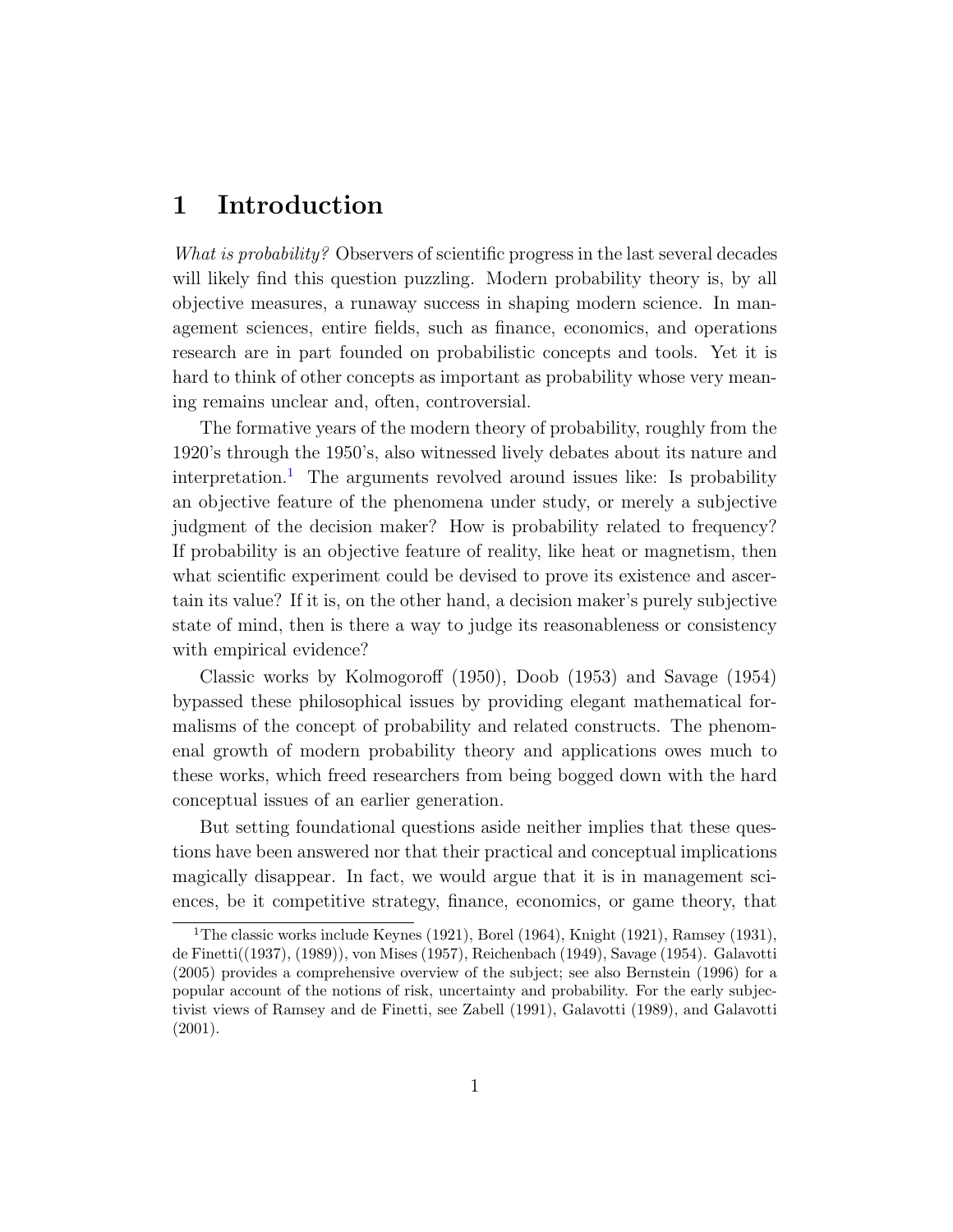these foundational questions about the meaning and interpretation probability have potentially the greatest significance.

To illustrate, consider some elementary issues in study of competitive strategy:

- *Over-optimism:* Do decision makers (firms, managers, investors) tend to be over-optimistic? But if probability judgments are purely subjective, then in what sense could they be wrong, or over-optimistic?
- Objective vs. subjective probability: Relatedly, are some probability judgments more 'objective' than others? Is there a sense in which decision makers can separate the objective from the subjective parts of their judgments?
- Risk vs. uncertainty: Should decision makers approach one-of-a-kind, highly uncertain decisions, like betting on the success of a new disruptive technology, in the same way as they approach routine, wellunderstood risks? More broadly, can one give formal meaning to Knight (1921)'s distinction between risk (roughly, events with known odds) and uncertainty (unknown, or unknowable odds)?
- Belief formation, learning and testing: How should firms translate their experiences into probability judgments to use in future decisions? And, is there a meaningful way to test these judgment against new evidence?

This is a sample of questions that surface, in different guises, in every major branch of the management sciences. An important role of a formal decision theoretic framework is to provide a systematic way to answer such questions.

The centerpiece of our survey is Savage (1954)'s theory of subjective probability, which remains to this day the foundation of the subject. We provide an account of its main assumptions and conclusions. Our emphasis is on the interpretation of the axioms, important attempts to extend the theory, possible critiques, and potential limitations.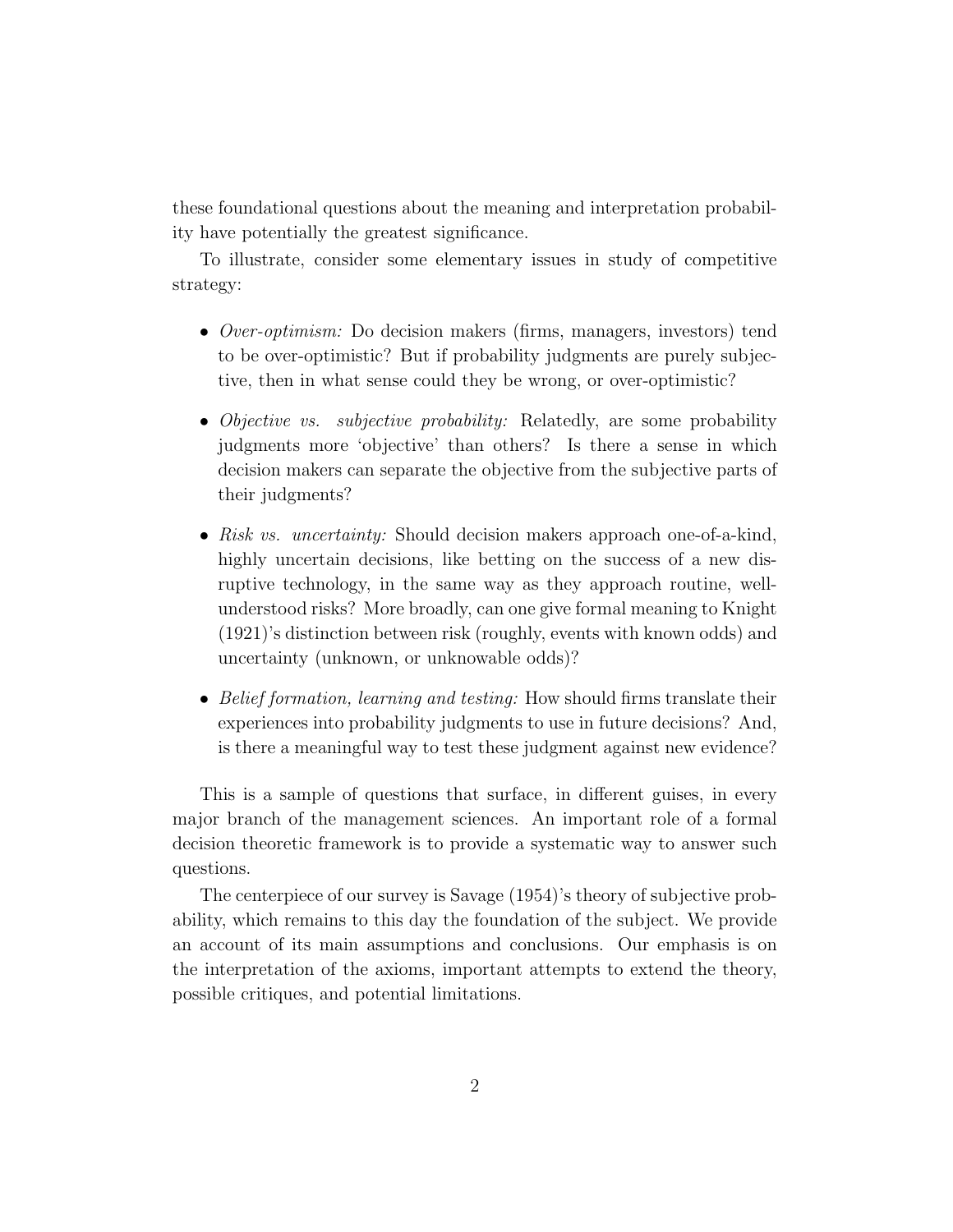# <span id="page-4-0"></span>2 Expected Utility Theory

### <span id="page-4-1"></span>2.1 Von Neumann-Morgenstern Representation

Before discussing Savage's framework,<sup>[2](#page-4-2)</sup> it is useful to take a detour into von Neumann and Morgenstern (1947)'s classic representation theory when probabilities are objectively given. In their model, the primitives are a set of consequences:  $C = \{ \ldots, x, y, z, \ldots \}, e.g.,$  monetary outcomes, and the set of probability distributions  $P$ , or lotteries, on  $C$  with finite support. An individual has a preference  $\succeq$  over P that is reflexive, complete, transitive and (suitably) continuous.<sup>[3](#page-4-3)</sup> The crucial ingredient in von Neumann and Morgenstern's theory is the *independence axiom*: for all lotteries  $p, q$ , and z and real number  $\alpha \in (0,1)$ 

$$
p \succcurlyeq q \iff \alpha p + (1 - \alpha)z \succcurlyeq \alpha q + (1 - \alpha)z.
$$

This is an additivity property of the preference: if two compound lotteries, like those on the RHS of the equivalence above, share a common component  $(1 - \alpha)z$ , then this component can be removed without affecting the ranking of the remaining, possibly non-common, components  $(p \text{ and } q \text{ in this case}).$ 

Von Neumann and Morgenstern show that a preference satisfies the axioms if and only if there is a utility function  $u: C \to \mathbb{R}$ , unique up to positive affine transformation, such that:

$$
p \succcurlyeq q \iff \int_C u(c) \, dp(c) \ge \int_C u(c) \, dq(c).^4 \tag{1}
$$

In words, the decision maker ranks lotteries by applying the expected utility criterion with respect to the von Neumann and Morgenstern utility function u. When C is a convex set of real numbers, the utility function  $u$  will embed the decision maker's risk attitude.

<span id="page-4-2"></span><sup>&</sup>lt;sup>2</sup>In addition to Savage (1954)'s classic work, Fishburn (1970) provides a textbook account while Kreps (1988) is an excellent, very readable introduction to the subject. Much of our terminology and notation below follows Machina and Schmeidler (1992).

<span id="page-4-3"></span><sup>3</sup>This is known as the Archimedean axiom. See the references above for precise statement.

<span id="page-4-4"></span><sup>&</sup>lt;sup>4</sup>Given our assumption that  $P$  consists of distributions with finite support, the integral here is, in fact, a sum. We use the integral notion to emphasize symmetry with similar expressions in other representation theorems.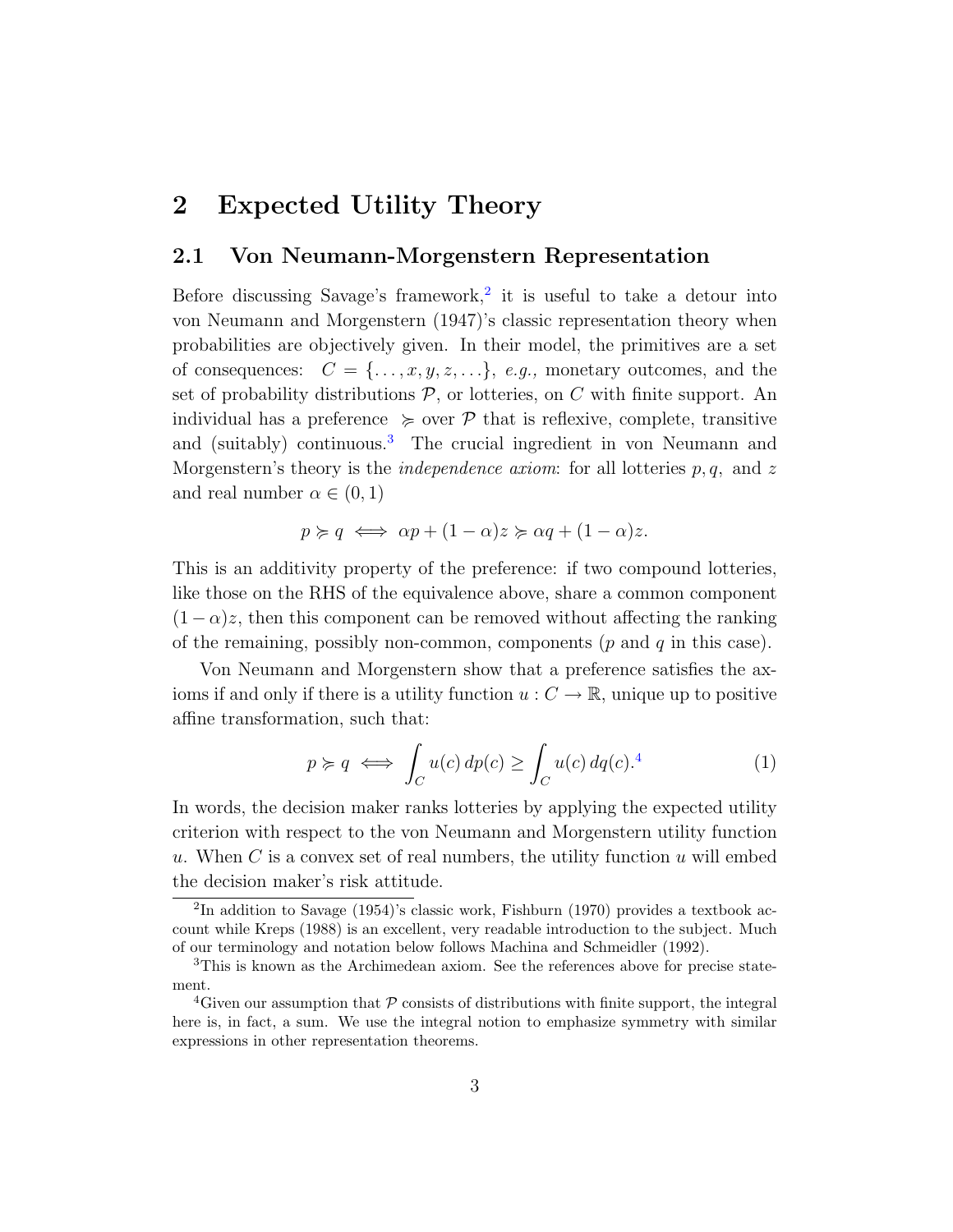Von Neumann and Morgenstern laid the foundation for the expected utility criterion which is central to all subsequent developments in decision theory. A major drawback, however, is that a decision maker in their model is somehow presented with probability distributions to make choices from. In most cases of interest, such as in games of strategy or business plans with even moderate degree of realism and complexity, decision makers are not offered the opportunity to choose between gambles with objectively known probabilities. In such situations the question is: under what conditions would decision makers' 'mental models' or 'representations' of their environment take the form of a probabilistic belief and the expected utility criterion? We turn to this next.

### <span id="page-5-0"></span>2.2 Savage's Framework

The key ingredients in Savage's theory are:

• States:  $\Omega = \{ \ldots, \omega, \ldots \};$ 

In principle, a state of the world  $\omega$  is a complete specification of every conceivable aspect of the decision problem at hand. In Savage's words, a state is "a description of the world leaving no relevant aspect undescribed." While this may be a useful conceptualization of states in a foundational work, Savage is, of course, aware of the need for a more parsimonious notion of state in practical problems.[5](#page-5-1)

• Events:  $\mathcal{E} = 2^{\Omega} = \{ \dots, A, B, E, \dots \};$ 

An event  $E$  is a set of states. Events will usually refer to information available to the decision maker, so the event  $E$  will stand for the piece of information that "the state belongs to  $E$ ." Note that the set of events is the power set  $2^{\Omega}$ , so there is no a priori restriction on what set of states can constitute an event. In Savage's framework, such restrictions ought to be viewed as part of the objective constraints facing the decision maker, rather than inherent in the framework itself. See Section [3.2.](#page-14-0)

<span id="page-5-1"></span><sup>&</sup>lt;sup>5</sup>He refers to these as "small worlds," which are coarsenings of the underlying complete state space.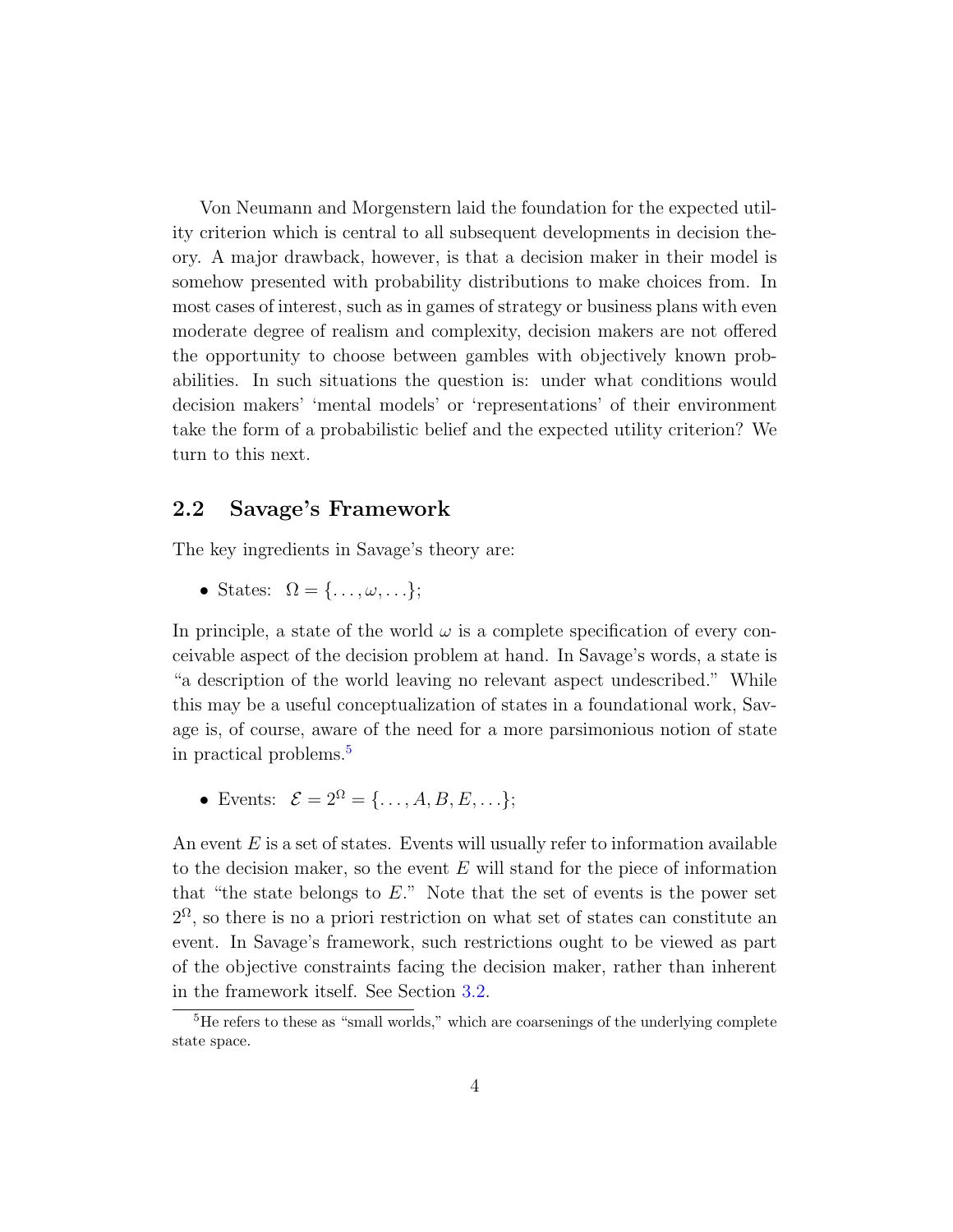• Consequences:  $C = \{ \ldots, x, y, z, \ldots \};$ 

A consequence  $x$  is a complete description of all that is relevant to the decision maker's utility. This usually includes monetary rewards and other measures of material payoffs, but can also contain social and/or psychological factors (such as fairness, guilt, and the like). $<sup>6</sup>$  $<sup>6</sup>$  $<sup>6</sup>$ </sup>

• Acts:  $\mathcal{F} = \{\ldots, f, g, \ldots\}.$ 

An act is a finite-valued function that maps states to consequences. The restriction to finite values is for technical and expository convenience, and is not essential for the theory.

### <span id="page-6-0"></span>2.3 Savage's Axioms

Savage's goal was to derive a representation of a decision maker's choice behavior in which uncertainty is represented by a probabilistic belief about the unknown states. This will, among other things, provide an interpretation and foundation of probability as the decision maker's degree of belief expressed in his observed choice behavior. This behavior is formalized as a preference  $\succeq$  on F (formally, a binary relation on  $\mathcal{F} \times \mathcal{F}$ ). Although in concrete decision problems choice is limited to some exogenously given feasible set of acts  $\mathcal{B} \subset \mathcal{F}$ , the framework assumes a preference that is defined on all acts and is independent of the particular feasible set.[7](#page-6-2)

A crucial methodological aspect of Savage's framework is its focus on observable choices. Cognitive processes and other psychological aspects of decision making matter only to the extent that they have directly measurable implications on choice—at least in principle, possibly only under idealized or hypothetical experimental or choice settings. The process of decision

<span id="page-6-1"></span><sup>6</sup>Savage writes that consequences "might in general involve money, life, state of health, approval of friends, well-being of others, the will of God, or anything at all about which the person could possibly be concerned. Consequences might appropriately be called states of the person, as opposed to states of the world."

<span id="page-6-2"></span><sup>7</sup>Other models of choice, such as the minimax regret criterion proposed by Savage (1951), allow dependence on the feasible set.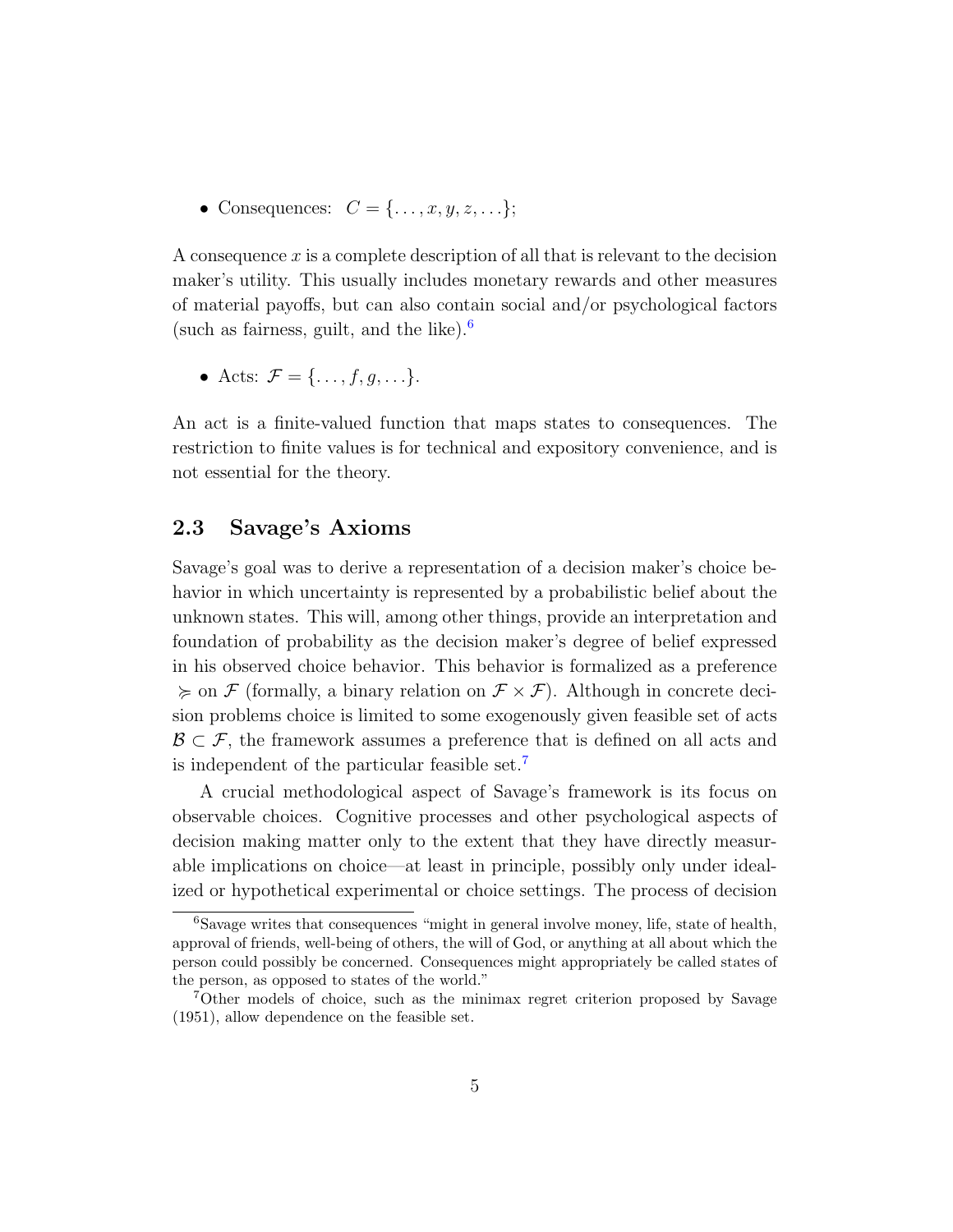making—what steps a decision maker takes, or what heuristics he employs has no formal meaning within the theory. The process is only relevant in so far as it has measurable behavioral consequences, and these are summarized by the preference  $\succeq$  in the sense that one can, in principle, offer the decision maker the choice between any two acts  $f$  and  $g$  and directly measure what choice he makes.

Seven axioms, numbered P1 through P7, characterize preferences that have an expected utility representation. Below we formally state and comment on the most controversial axioms, P1-P4.

#### **Axiom P1** (Ordering)  $\succeq$  is complete, reflexive and transitive.

The key part of this axiom is completeness; it requires the decision maker to be able to rank any conceivable pair of acts. This entail an ability to conceive and rank all C-valued functions on the state space, no matter how complex these functions may be. Completeness also implies that a rational decision maker cannot say: "I am unable to choose between  $f$  and  $q$  because the evidence available to me is insufficient and/or ambiguous." Savage's response to these objections presumably would be that in any real choice a problem, a decision must ultimately be made, even when the evidence is scant or imperfect.

Completeness has been questioned by a number of authors. Bewley  $((1986), (2002))$ , for example, argues that one should not expect completeness to hold when there is ambiguity about the probabilities. Shafer (1986) argued for a constructive interpretation of subjective probability, under which completeness need not hold.

**Axiom P2** (Sure-Thing Principle–STP) For all events E and acts  $f, g, h$  $and h',$ 

$$
\begin{bmatrix}\nf(\omega) & \text{if } \omega \in E \\
h(\omega) & \text{if } \omega \notin E\n\end{bmatrix} \succcurlyeq \begin{bmatrix}\ng(\omega) & \text{if } \omega \in E \\
h(\omega) & \text{if } \omega \notin E\n\end{bmatrix}
$$
\n
$$
\implies \begin{bmatrix}\nf(\omega) & \text{if } \omega \in E \\
h'(\omega) & \text{if } \omega \notin E\n\end{bmatrix} \succcurlyeq \begin{bmatrix}\ng(\omega) & \text{if } \omega \in E \\
h'(\omega) & \text{if } \omega \notin E\n\end{bmatrix}.
$$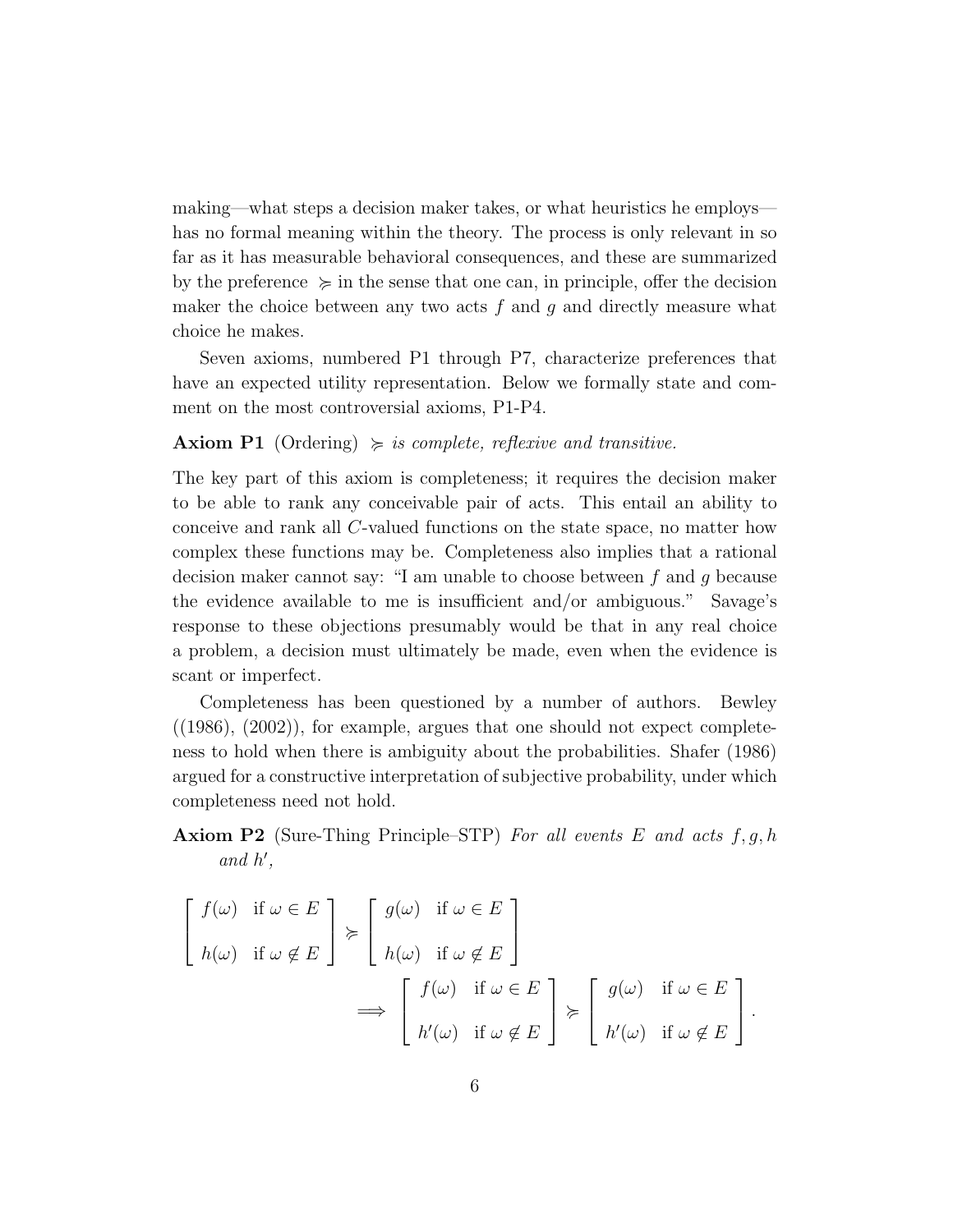This is perhaps the most central, and controversial, of Savage's Axioms. It states that the preference between two acts with a common extension outside some event  $E$  does not depend on that common extension. In the formalism above, consequences are determined according to f and g on the event  $E$ , and a common act h outside  $E$ . The STP says that the preference remains unaltered if we replace  $h$  by some other common extension  $h'$ .

The STP cuts in many different ways and has been at the center of most of controversies in this area. It implies that the preference is separable across events, a necessary property for it to have an expected utility representation, and has an interpretation in terms of the consistency of dynamic choice. Two classic objections to the Savage framework based on violations of the STP are the classic papers by Allais (1953) and Ellsberg (1961).

For the next axiom, we need the following definition: An event  $E$  is *null* if any pair of acts which differ only on  $E$  are indifferent. Below, identify a consequence x with the constant act that yields x in every state.

### **Axiom P3** (Monotonicity) For all outcomes x and y, non-null events E and acts g,

$$
\begin{bmatrix} x & \text{if } \omega \in E \\ g(\omega) & \text{if } \omega \notin E \end{bmatrix} \succcurlyeq \begin{bmatrix} y & \text{if } \omega \in E \\ g(\omega) & \text{if } \omega \notin E \end{bmatrix} \iff x \succcurlyeq y.
$$

Roughly, if a consequence x is preferred to another consequence y, then this is so regardless of the state in which these consequences obtain. Conceptually, this axiom amounts to separating states, which are the object of uncertainty, from consequences, which is what matters for payoffs.

Objections to this axiom appeared in Karni, Schmeidler, and Vind (1983), Schervish, Seidenfeld, and Kadane (1990), Karni (1993), among others.

**Axiom P4** (Weak Comparative Probability) For all events  $A, B$ , and outcomes  $x^* \succ x$  and  $y^* \succ y$ .

$$
\begin{bmatrix} x^* & \text{if } \omega \in A \\ x & \text{if } \omega \notin A \end{bmatrix} \succcurlyeq \begin{bmatrix} x & \text{if } \omega \in B \\ x^* & \text{if } \omega \notin B \end{bmatrix} \implies \begin{bmatrix} y^* & \text{if } \omega \in A \\ y & \text{if } \omega \notin A \end{bmatrix} \succcurlyeq \begin{bmatrix} y & \text{if } \omega \in B \\ y^* & \text{if } \omega \notin B \end{bmatrix}.
$$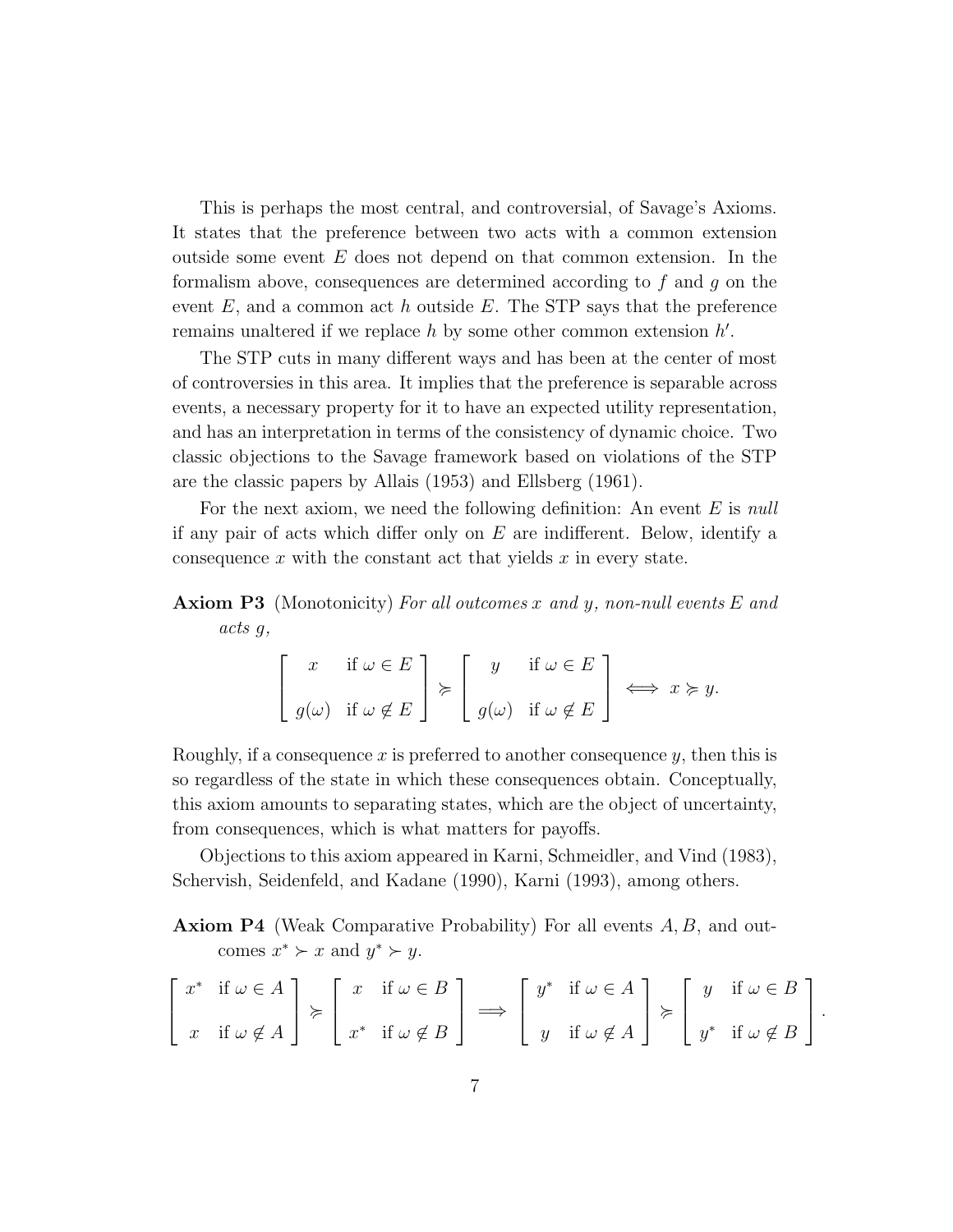Since  $x^* \succ x$ , the first preference ranking means that the decision maker prefers to bet on the event  $A$  rather than  $B$ . We would like to interpret this to mean that he therefore judges  $A$  to be more likely than  $B$ , an interpretation that is possible only if this likelihood judgments is independent of the specific consequences  $x^* \succ x$ . This is precisely what the axiom asserts.

Savage requires three more axioms, P5 (Nondegeneracy), P6 (Small Event Continuity), and P7 (Uniform Monotonicity).<sup>[8](#page-9-1)</sup> These axioms are needed primarily for technical reasons, and so they do not carry the substantive weight of the others.

### <span id="page-9-0"></span>2.4 Savage's Subjective Expected Utility Representation

**Savage's Representation Theorem** (Savage, 1954) A preference  $\succeq sat$ isfies P1-P7 if and only if there is a finitely additive probability measure  $P$ and a function  $u: C \to \mathbb{R}$  such that for every pair of acts f and g:

<span id="page-9-3"></span>
$$
f \succcurlyeq g \iff \int_{\Omega} u(f(\omega)) \, dP \ge \int_{\Omega} u(g(\omega)) \, dP. \tag{2}
$$

Moreover,  $P$  is unique and  $u$  is unique up to positive affine transformation.

In words, the theorem says that a decision maker who satisfies the axioms

- Reduces all uncertainty about the states to a subjective probability measure  $P$  that reflects his beliefs;
- Ranks consequences according to a utility function  $u$  that reflects his taste;
- <span id="page-9-1"></span>• Evaluates acts according to the expected utility criterion.

<sup>8</sup>P5 asserts the existence of two non-indifferent outcomes, and P6 implies that the subjective belief is atomless (in particular,  $\Omega$  must be infinite; Gul (1992) provides an alternative model with a finite state space). P7 is necessary to handle infinite-valued acts.

<span id="page-9-2"></span><sup>&</sup>lt;sup>9</sup>See footnote [16](#page-15-1) for a brief discussion of the role of finite additivity.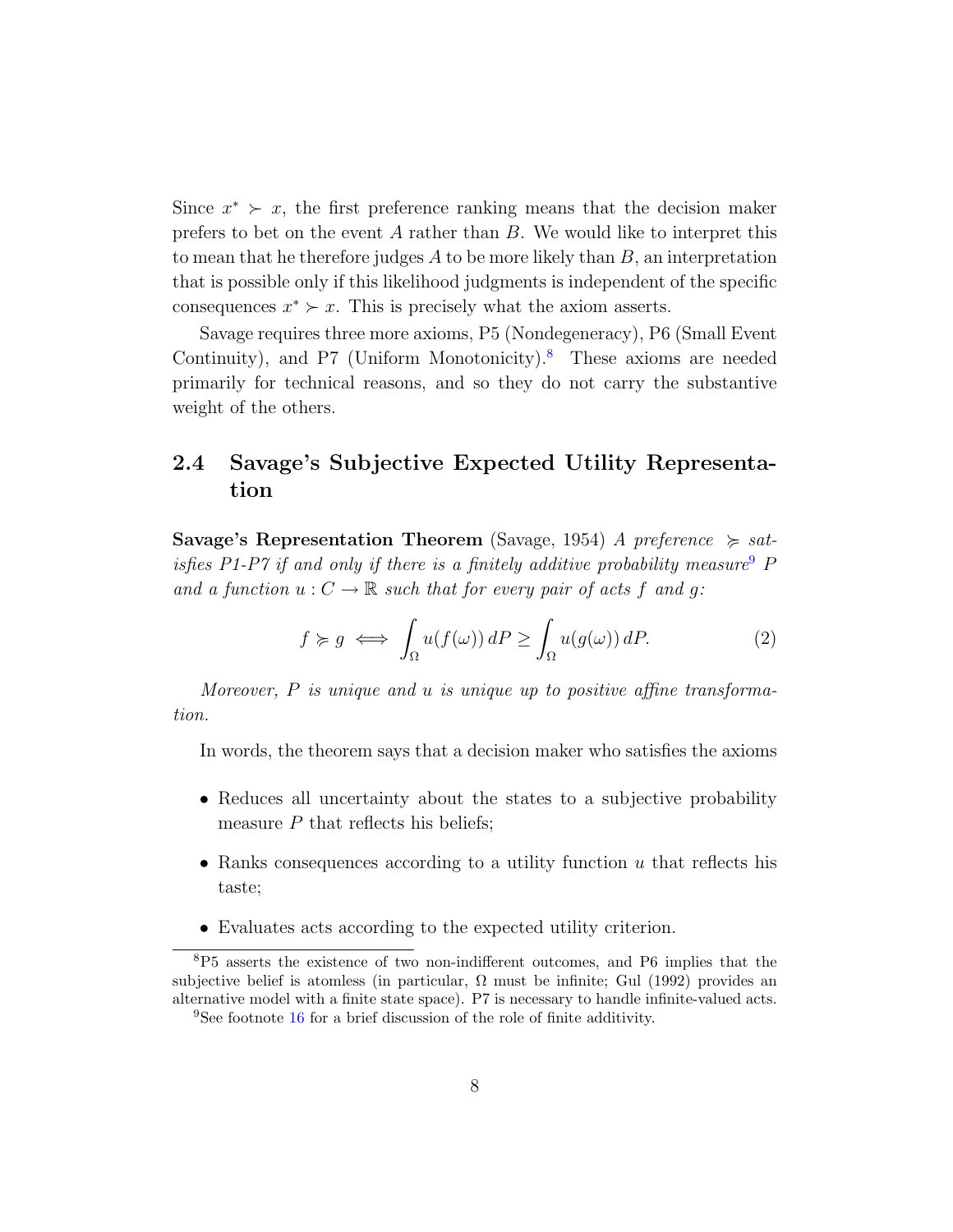Savage's theorem implicitly defines probability as the degree of belief implied by the decision maker's choice over uncertain prospects. Probability is not an objective property of the world, but the decision maker's subjective assessment of the likelihood of various events, as expressed in his willingness to make bets on those events. In Savage's framework it makes no sense to talk about beliefs being 'right' or 'wrong,' overly optimistic or pessimistic, or whether some probabilities may be more 'objective' than others.<sup>[10](#page-10-0)</sup>

An important implication of the theory is the *separation of tastes from* beliefs. To illustrate this, consider two decision makers who may disagree on how to rank various acts. In principle, their disagreement may have its source in how they assess the likelihood of various events, in their preference over consequences, or some complex interaction between the two. For example, imagine two leaders who may disagree on how to deal with an emerging nuclear threat by a rogue regime. Their disagreement may be the result of different assessment of how likely the regime is to develop weapon-grade fuel, and/or how undesirable it is to have such regime armed with nuclear weapons. Suppose now that the two decision makers satisfy Savage's axioms, with  $P_1, P_2$  and  $u_1, u_2$  denoting their subjective beliefs and utilities respectively. Then Savage's theorem separates tastes from beliefs because it asserts that there can be no source of disagreement beyond differences between either  $P_1, P_2 \text{ and/or } u_1, u_2.$ <sup>[11](#page-10-1)</sup>

<span id="page-10-0"></span><sup>&</sup>lt;sup>10</sup>Anscombe and Aumann (1963) offer a simpler derivation of subjective probability provided one is willing to assume the existence of objective lotteries. Specifically, their acts take values in the space of probability distribution on consequences,  $\Delta(C)$ , rather than 'pure' consequences C as in Savage, and the decision maker is assumed to rank objective lotteries according to expected utility criterion. The key assumption here is an appropriate version of the independence axiom.

<span id="page-10-1"></span><sup>&</sup>lt;sup>11</sup>In Savage's theory, the separation between tastes and beliefs is a consequence of the fact that the representation identifies  $P$ ,  $u$ , and the way in which they should be combined (the expected utility criterion). Machina and Schmeidler (1992) provides an alternative axiomatization— which relaxes the STP but strengthens P4—characterizing preferences that are probabilistically sophisticated. As in Savage, these are preferences in which the decision maker has a probabilistic belief P over the state space and who is indifferent between acts that induce the same distribution on consequences (under  $P$ ). The difference is that lotteries over consequences are ranked according to a monotone functional; the expected utility criterion is but a special case of such functional. Machina and Schmeidler's theory provides some of the weakest conditions known separating tastes from beliefs while not requiring expected utility.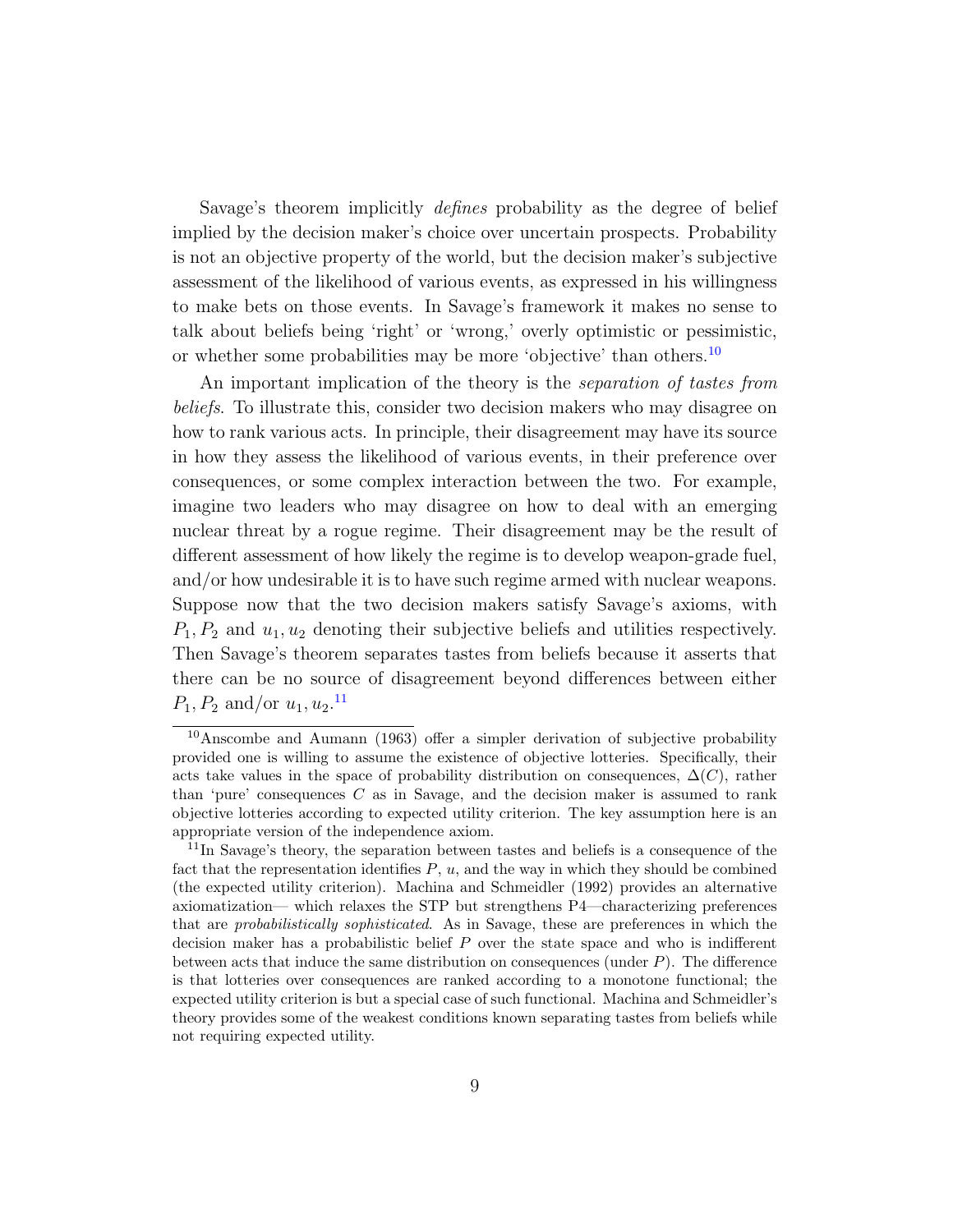What is the significance of separating tastes from beliefs? One may argue that both are aspects of the preference  $\geq$  and both are subjective. Intuitively, however, tastes and beliefs are different animals. In Aumann (1987) words: "[U]tilities directly express tastes, which are inherently personal. It would be silly to talk about "impersonal tastes," tastes that are "objective" or "unbiased". But it is not at all silly to talk about unbiased probability estimates, and even to strive to achieve them. On the contrary, people are often criticized for wishful thinking—for letting their preferences color their judgement. One cannot sensibly ask for expert advice on what one's tastes should be; but one may well ask for expert advice on probabilities."

While Aumann's reasoning is compelling, and undoubtedly shared by many (including the authors), it is important to understand that Savage's theory has nothing to say about judging whether beliefs are reasonable or to test them against evidence. De Finetti points out that a subjective proposition, such as a subjective probability assessment, is one which "no experience can prove [...] right, or wrong; nor, in general, could any conceivable criterion give any objective sense to the distinction [...] between right and wrong." (de Finetti (1989, p. 174)). The problem of developing criteria for testing beliefs, or to narrow the range of reasonable beliefs based on, say, criteria of simplicity, remains open.

# <span id="page-11-0"></span>3 Interpretation and Implications

### <span id="page-11-1"></span>3.1 Normative Theory and the Definition of 'Rationality'

It is hard to argue that Savage's theory and his representation accurately describe how people actually make choices. Classic examples by Allais (1953) and Ellsberg (1961) show that seemingly reasonable choices may violate the Savage axioms. A parallel development, pioneered by Tversky and Kahneman, draws on research in psychology to point out systematic deviations from Savage-style rationality. In a seminal paper, Tversky and Kahneman (1974) argue that "people rely on a limited number of heuristic principles which reduce the complex tasks of assessing probabilities and predicting values to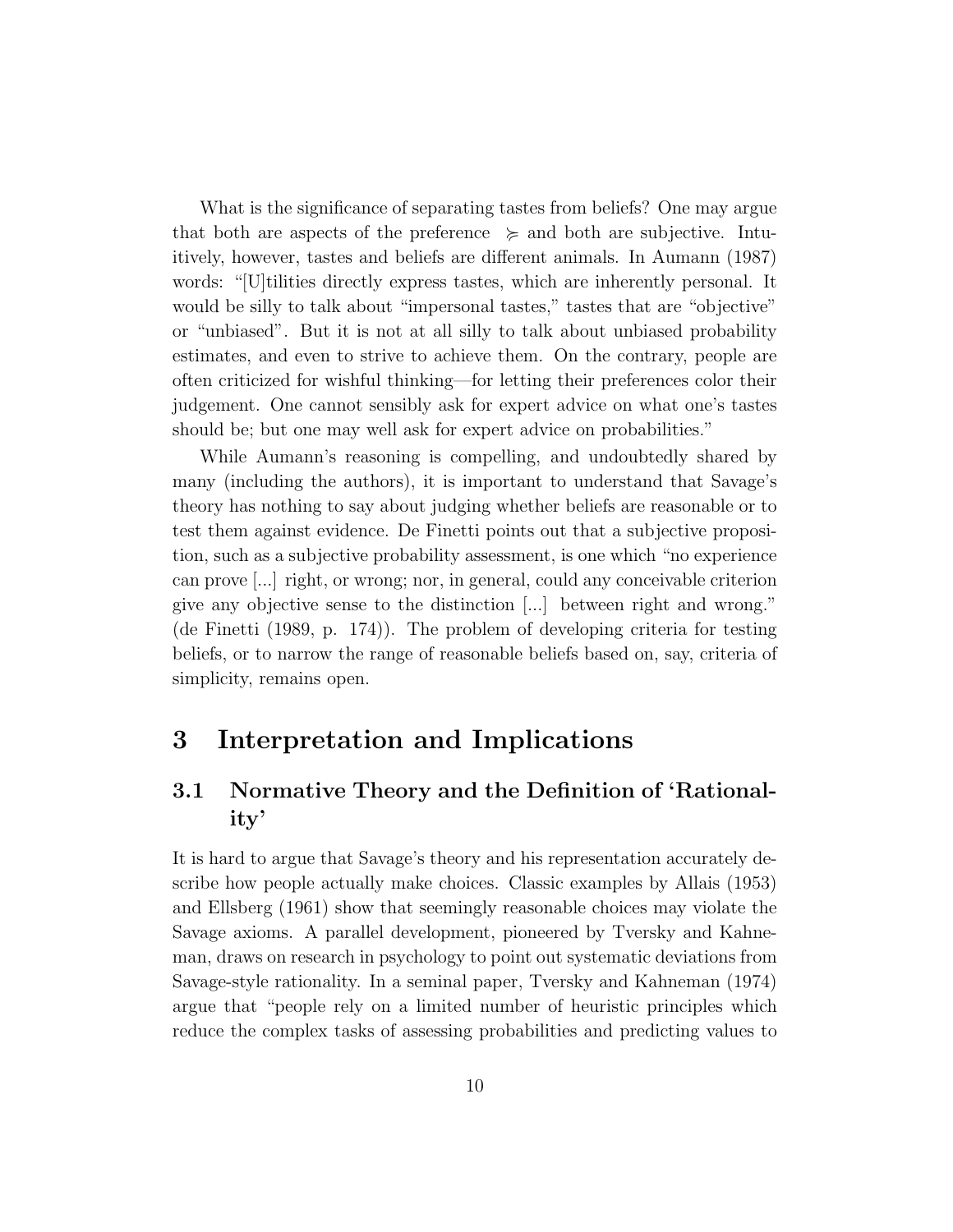simpler judgmental operations. In general, these heuristics are quite useful, but sometimes they lead to severe and systematic errors."[12](#page-12-0) In general, the resulting behavior is inconsistent with Savage's theory.

But if this theory is not descriptive of the way people actually make decisions, then what is its contribution? One answer is that the theory provides an operational definition of what we mean by rational behavior, namely as behavior consistent with the axioms, and thus has the expected utility representation in [\(2\)](#page-9-3). This is a definition with far reaching consequences both in what it includes as well as what it excludes.

On the one hand, Savage's theory may be seen as too permissive a framework for defining rationality. Any probability measure on the state space, no matter how absurd, qualifies as rational belief. Believers in Intelligent Design and members of the Flat Earth Society<sup>[13](#page-12-1)</sup> are rational, provided only that they are consistent with the representation. Savage is simply not in the business of passing normative judgments about what is and isn't a reasonable belief, or how beliefs should be formed. Rather he seeks criteria for coherence of beliefs "to distinguish between coherent behavior and blunder, or demonstrable incoherence in the face of uncertainty" and it is best thought of as a tool "by which a person can police his own potential decisions for incoherency." Savage (1967, p. 307).

On the other hand, Savage's theory has powerful consequences in terms of what it rules out as irrational behavior, or as admissible models of such behavior. His framework, among other things: (1) erases any difference between risk and uncertainty; (2) expresses dynamic decision problems as constrained static problems; and (3) reduces differences of opinions to either unexplained difference in priors or to differences in information. These and other implications of Savage's framework are discussed in later subsections. Here we illustrate the power of the framework in a particularly simple example.

Consider the following example which appears in Machina (1989): Mom has one indivisible treat to give to one of her two children, Abigail and Ben.

<span id="page-12-0"></span> $12$ See Kahneman, Slovic, and Tversky (1982) for a collection of important contributions to the literature on "heuristics and biases," and Kahneman (2003) for a more recent account of the literature, especially in how it relates to economics and related fields.

<span id="page-12-1"></span><sup>13</sup>http://www.alaska.net/ clund/edjublonskopf/Flatearthsociety.htm.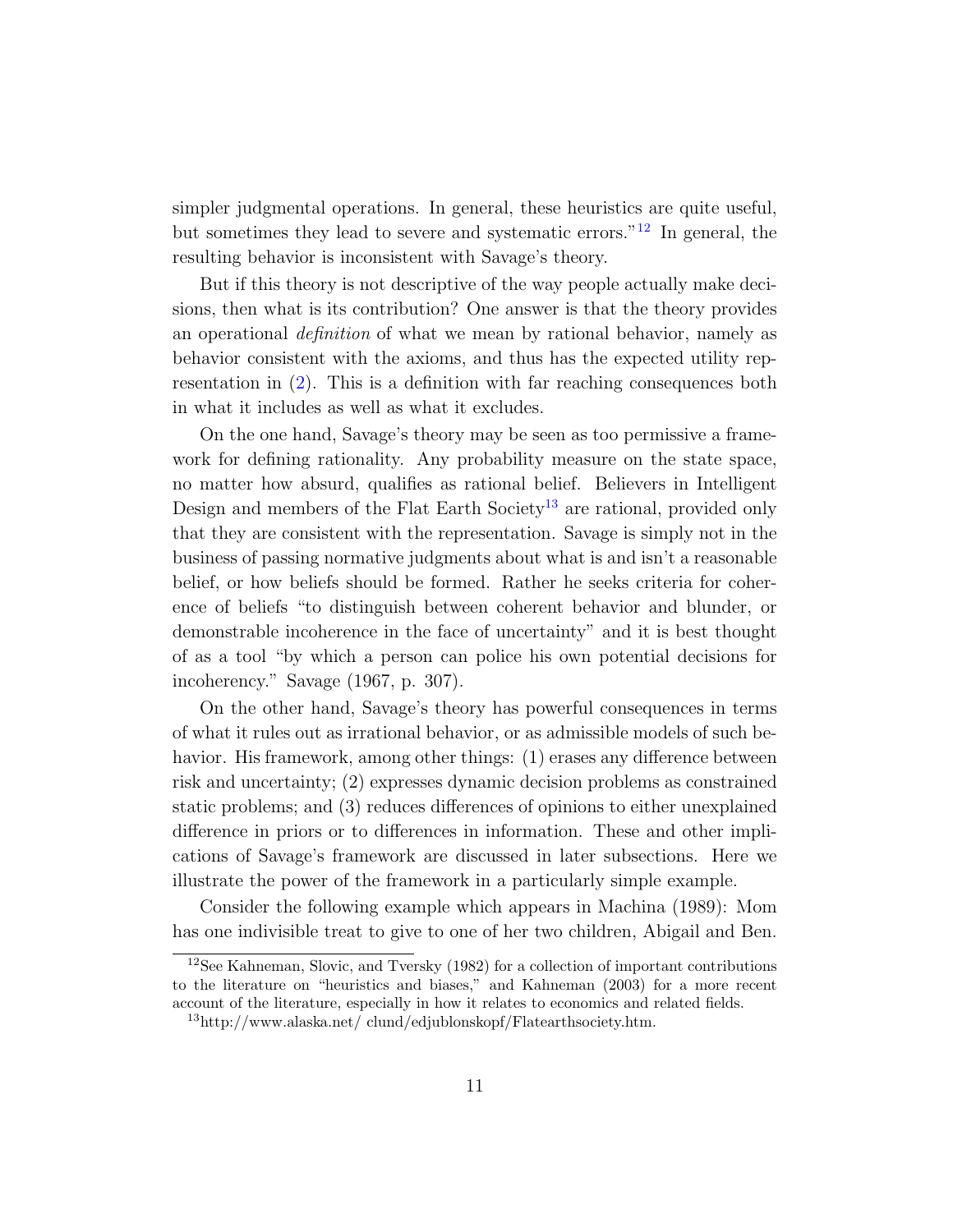Let  $a, b$  denote the acts of giving the treat to Abigail and Ben, respectively, and let m denote the act where Mom flips a fair coin and decides to give the treat to Abigail if the coin turns Heads and to Ben otherwise. Suppose that  $a \sim b$ , so Mom is indifferent between giving the treat to one child or the other. Expected utility implies that m should be indifferent to a and b, but it also seems entirely reasonable that  $m \succ a \sim b$ , the latter ranking indicating that Mom views determining who gets the treat based on a coin toss is fairer than, and therefore preferable to, arbitrarily assigning the treat to one child over the other. This, on the surface, seems like a perfectly rational behavior that contradicts Savage's representation.<sup>[14](#page-13-0)</sup>

The canonical answer to this and other anomalies within Savage's framework is that instances of conflict between supposedly rational behavior and the rationality axioms must be accounted for as the result of a mis-specification of either the state space, the set of consequences, or the constraint set facing the decision maker. In Machina's Mom example, the answer is easy: the set of consequences ought to take into account "fairness." What matters for Mom and the kids is not just who gets the treat, but also whether the procedure is perceived as fair. The original, and apparently paradoxical, description of the problem missed an important payoff-relevant aspect: Mom may not be indifferent between different procedures for allocating the treat, and so the procedure should properly be part of the set of consequences.

Machina (1989, Section 6) provides examples and a critical discussion of the approach of change-the-consequences-so-anomalies-disappear presented in the last paragraph. He shows, among other examples, how enlarging the space of consequences can eliminate the famous "paradox" due to Allais (1953). In a related vein, Geanakoplos, Pearce, and Stacchetti (1989) provide examples and analysis of "psychological games." These are strategic situations where payoffs may depend not just on the material consequences, but also on such considerations as fairness, guilt, vindictiveness, . . . etc.

<span id="page-13-0"></span>The upshot of the above discussion is: (1) if the set of consequences (or

 $14$ Probabilities in this example are objective, in the sense of being exogenously given as part of the description of the problem. The example can, of course, be readily restated for subjective probability. The point of the example is to illustrate an intuitive contradiction with the reasonableness of the expected utility criterion aspect of Savage's representation.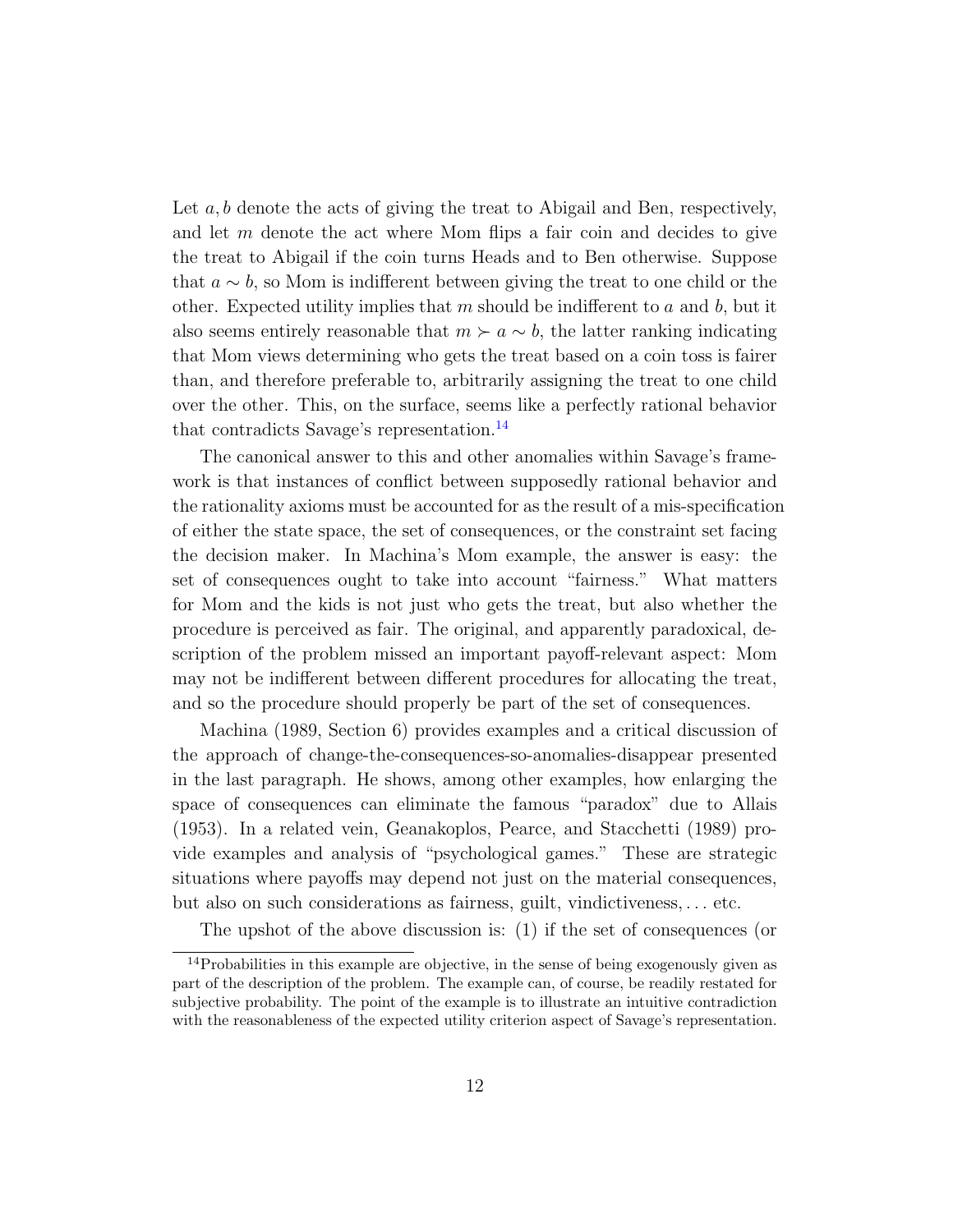any other aspect of the model, such as the state space) is mis-specified, then there is no reason not to expect violations and anomalies; and (2) Savage's framework provides a methodology that gives us guidance as to which models or explanations to pursue when we encounter anomalous behavior. In the above example, the framework suggests a mis-specification of the set of consequences as the source of the anomaly.

### <span id="page-14-0"></span>3.2 Feasibility Constraints and Complexity

Savage's theory assumes a preference (and produces a representation) defined over all acts. In virtually every problem of interest, the decision maker chooses from a set of feasible acts,  $\mathcal{B} \subsetneq \mathcal{F}$ . In this case the representation identifies the optimal acts given  $\beta$  as:

<span id="page-14-1"></span>
$$
\underset{f \in \mathcal{B}}{\operatorname{argmax}} \int_{\Omega} u(f(\omega)) \, dP. \tag{3}
$$

Although feasibility constraints do not formally appear in Savage's representation, his theory has the implication that such constraints must be introduced as exogenous and objective elements of the decision problem. Subjectivity in Savage's theory is limited to the decision maker's taste over consequences, his beliefs over states, and the expected utility form he uses to combine the two. Objective feasibility constraints cannot, within Savage's theory, influence the decision maker's tastes or subjective judgments.

This has important implications. A common, and reasonable, complaint about Savage's theory, e.g., Shafer (1986), is that a decision framework should take into account the complexity of describing the states, of comparing acts, and so on. At one level, complexity, however defined, can be trivially accommodated within Savage's theory: let  $\mathcal{Z} \subset 2^{\mathcal{F}}$  denote the set of all feasible sets that are consistent with our favorite notion of 'simplicity' or computational feasibility, and apply [\(3\)](#page-14-1) only to feasible sets  $\mathcal{B} \in \mathcal{Z}$ .

The problem with this approach is that in Savage's framework, [\(3\)](#page-14-1) makes sense only because we start with a preference over all acts and derive a representation which is independent of any cognitive or complexity-based constraints.[15](#page-14-2) One might reasonably expect cognitive or computational lim-

<span id="page-14-2"></span><sup>15</sup>Kopylov (2007) provides an extension of Savage's theory to more general domains of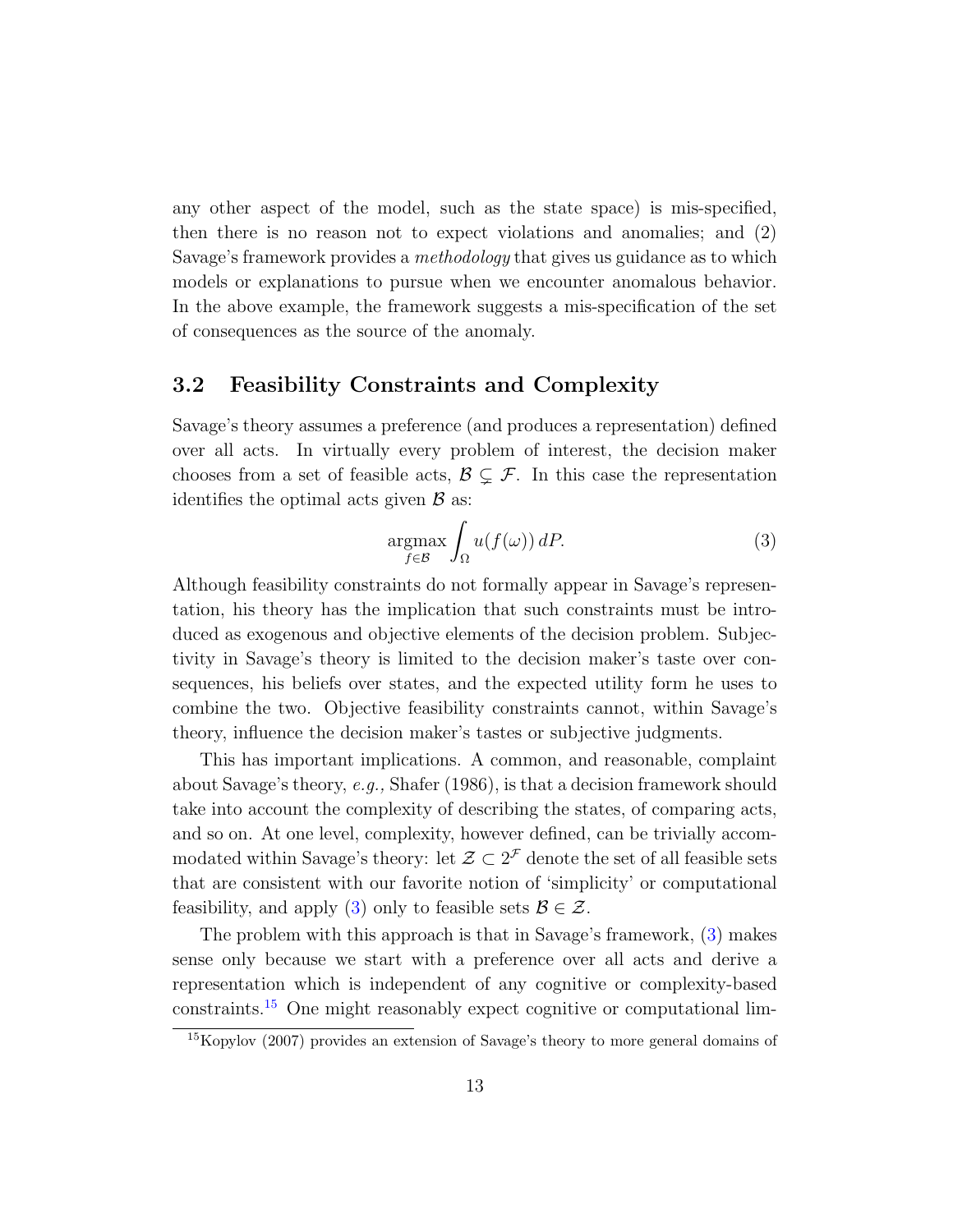itations to constrain the decision maker's preference. But to accommodate such constraints in Savage's framework seems to require a decision maker who starts with a preference that violates them in the first place.<sup>[16](#page-15-1)</sup>

### <span id="page-15-0"></span>3.3 Information, Dynamic Choice, and Dynamic Consistency

So what might be reasonable specifications of constraints that limit decision makers' choices in practice? Obvious sources of constraints involve such things as wealth, technology, or regulations. Call these, for lack of a better term, physical constraints, so they can be more easily distinguished from informational constraints that reflect limited information. The simplest way to introduce limited information in Savage's framework is in terms of a finite information partition  $\Pi = {\pi_1, \ldots, \pi_n}$  on the state space.<sup>[17](#page-15-2)</sup> At a state  $\omega$ , the decision maker knows only that the state belongs to the partition element  $\pi(\omega) \in \Pi$  that contains  $\omega$ . Limited information, in the absence of other constraints of physical nature, can be viewed as constraining the decision maker's choices to the subset of acts  $\mathcal{F}_{\Pi}$  that are measurable with respect to Π. An act  $f$  ∈  $\mathcal{F}_\Pi$  is a choice that is contingent on the information and can be evaluated in a completely standard way.

One may think of the above as representing dynamic choice. Savage's original formulation is timeless, but it can be readily reinterpreted as a choice problem that takes place over time. Think of the problem as consisting of an

events that need not be algebras.

<span id="page-15-1"></span><sup>&</sup>lt;sup>16</sup>A related issue is de Finetti's and Savage's insistence on assuming only finite, rather than countable, additivity. It is possible to obtain a representation like [\(2\)](#page-9-3), as Arrow (1971) does, with countably additive probability, but at the cost of restricting attention to, say, a Borel  $\sigma$ -algebra of events, rather than the power set. Savage and de Finetti would object to this on methodological grounds: a decision framework should not blur the separation between structural assumptions about the choice setting from the feasibility constraints facing the decision maker in a particular choice problem. In Savage's framework, imposing measure theoretic or topological structures, and the implied restrictions on the sets of events and acts, should be modeled as exogenous constraints on the set of feasible acts (e.g. Borel measurable acts), rather than as restrictions on the decision maker's subjective beliefs. See Al-Najjar (2009) for discussion of this point.

<span id="page-15-2"></span><sup>&</sup>lt;sup>17</sup>More sophisticated models represent information via a  $\sigma$ -algebra and, in dynamic settings, an information filtration.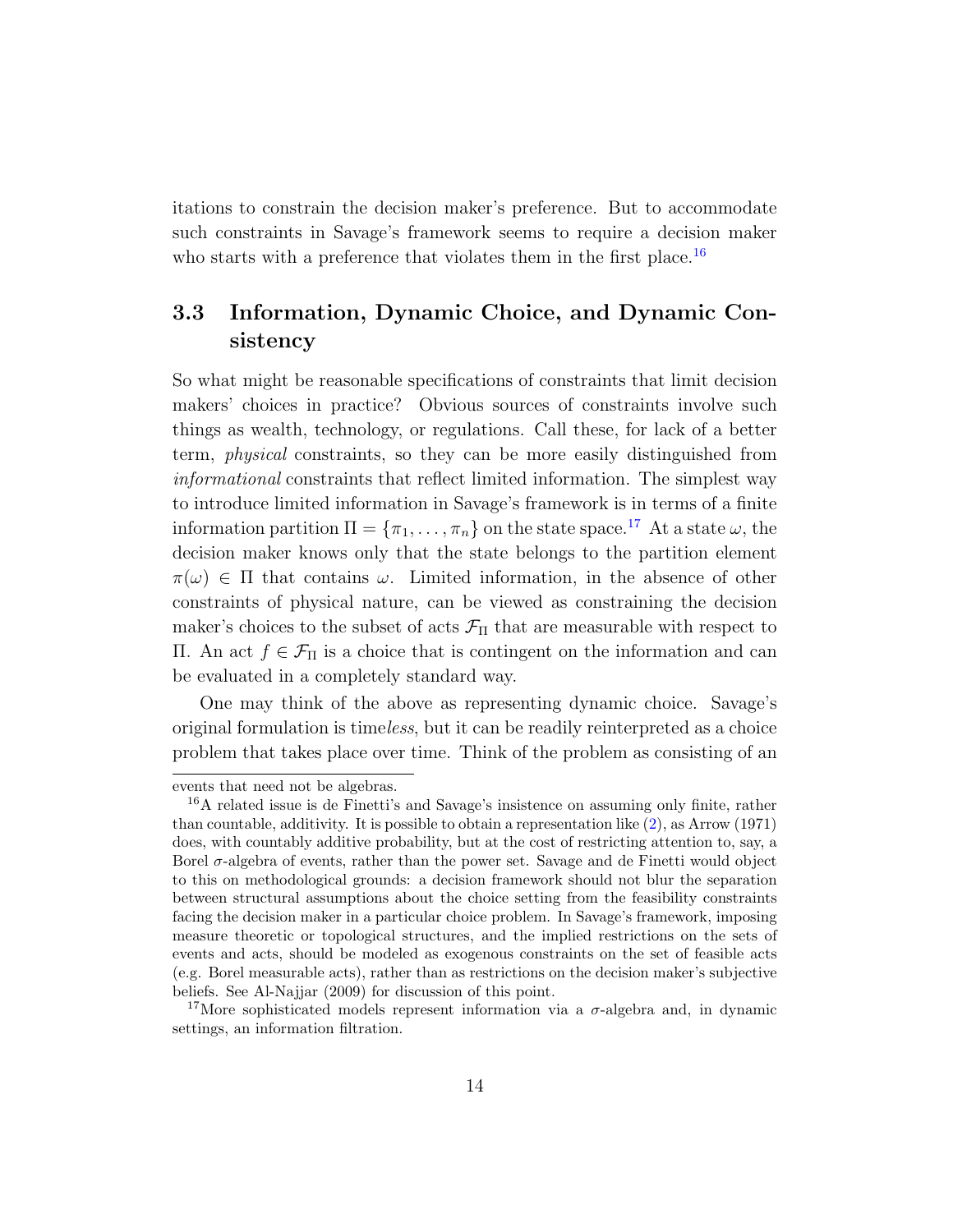ex ante stage, where acts are evaluated according to the representation [\(2\)](#page-9-3), and an ex post stage where partial information about the state is revealed. Suppose this information takes the form that the state lies in some component  $\pi$  of the finite partition  $\Pi$ . Then the STP essentially amounts to saying that the ex ante preference  $\geq$  gives rise to a well-defined conditional preference  $\succcurlyeq_{\pi}$  that is dynamically consistent in the sense that, roughly, its ranking of acts agrees with the ex ante ranking.<sup>[18](#page-16-1)</sup> Epstein and Le Breton  $(1993)$  show that dynamic consistency is essentially equivalent to a weakened version of the STP. In particular, models of ambiguity aversion (e.g. multiple prior models) cannot be dynamically consistent in any plausible sense (see section  $(3.4).^{19}$  $(3.4).^{19}$  $(3.4).^{19}$ 

The fact that Savage's framework can so effortlessly accommodate limited information is one of its crucial advantages. Without this it would be hard to imagine how the development of games with incomplete information (Harsanyi (1967)), dynamic games of all types, and models of knowledge and interactive decision making (Aumann (1976), Aumann (1987)) could have proceeded.

What makes the formulation of dynamic choice within Savage's model so attractive is its tractability: dynamic choice is nothing more than static choice subject to informational constraints. As noted by some authors ( Kreps (1988) and Kreps (1998), for instance), this reduction to static choice seems to be missing intuitively important aspects of dynamic behavior we would care about as modelers in understanding games, political contests, or business strategy.

#### <span id="page-16-0"></span>3.4 Risk vs. Uncertainty

The distinction between situation where probabilities are known and ones where there is insufficient information to form a probability judgment seems, at an intuitive level, meaningful. Most people think of coin tosses, dice

<span id="page-16-1"></span><sup>&</sup>lt;sup>18</sup>Formally, the complement of  $\pi$  is null under  $\succcurlyeq_{\pi}$  and for any two acts f and g that agree outside  $\pi$ ,  $f \ge g$  if and only if  $f \ge_{\pi} g$ .

<span id="page-16-2"></span><sup>19</sup>See also Karni and Schmeidler (1991). Wakker (1988) discusses another issue related to dynamic consistency, namely aversion to information that could result when the expected utility criterion is violated.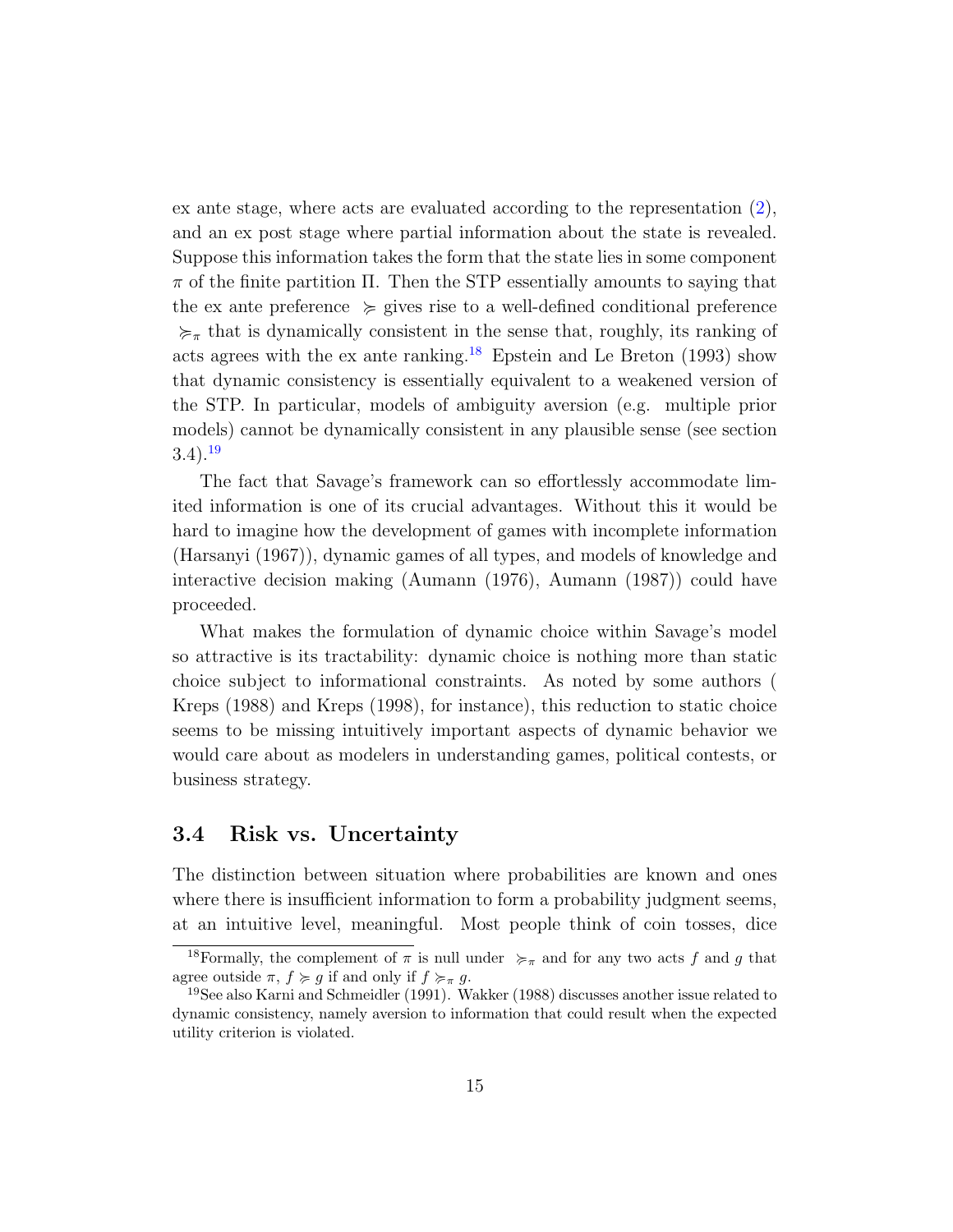throws, or routine insurance losses as well-understood actuarial risks governed by processes with an objective probability. This is in contrast with events like "there will be a terrorist nuclear attack within the next 10 years," or "my competitor will respond to my new product introduction with a price cut," where there does not seem to be an obvious probability assignment. Knight (1921) and Keynes (1937) distinguish between situations of risk, where probabilities are well-understood, and problems involving uncertainty.[20](#page-17-0) While this distinction seems, at some levels, quite intuitive, it has no meaning within Savage's theory. Put differently, a decision maker in this theory reduces all uncertainties to risks, in the sense that he treats all uncertain prospects in the same way, namely by evaluating them using the expected utility criterion with respect to his subjective probability measure.

Bewley ((1986), (2002)), Schmeidler (1989), and Gilboa and Schmeidler (1989) extend the framework to allow for such distinction. Bewley relaxes the completeness part of P1 so the decision maker may be unable to rank some pairs of acts. He assumes that von Neumann-Morgenstern independence axiom holds over the set of acts on which his preference is complete. His main theorem represents such preferences as follows: There is a compact convex set of probability measure  $\mathcal{P}_\mathrm{B}$  and a von Neumann-Morgenstern utility function u such that

<span id="page-17-1"></span>
$$
f \succcurlyeq g \iff \int_{\Omega} u(f(\omega)) \, dP \ge \int_{\Omega} u(g(\omega)) \, dP, \ \forall P \in \mathcal{P}_{\mathcal{B}}.\tag{4}
$$

In other words,  $f$  is preferred to  $g$  if and only if there is unanimity in how they are ranked among all measures in  $\mathcal{P}_{B}$ . When the set  $\mathcal{P}_{B}$  is a sin-

<span id="page-17-0"></span> $20$  "By "uncertain" knowledge, let me explain, I do not mean merely to distinguish what is known for certain from what is only probable. The game of roulette is not subject, in this sense, to uncertainty; nor is the prospect of a Victory bond being drawn. Or, again, the expectation of life is only slightly uncertain. Even the weather is only moderately uncertain. The sense in which I am using the term is that in which the prospect of a European war is uncertain, or the price of copper and the rate of interest twenty years hence, or the obsolescence of a new invention, or the position of private wealth-owners in the social system in 1970. About these matters there is no scientific basis on which to form any calculable probability whatever. We simply do not know. Nevertheless, the necessity for action and for decision compels us as practical men to do our best to overlook this awkward fact and to behave exactly as we should if we had behind us a good Benthamite calculation of a series of prospective advantages and disadvantages, each multiplied by its appropriate probability, waiting to be summed." Keynes (1937).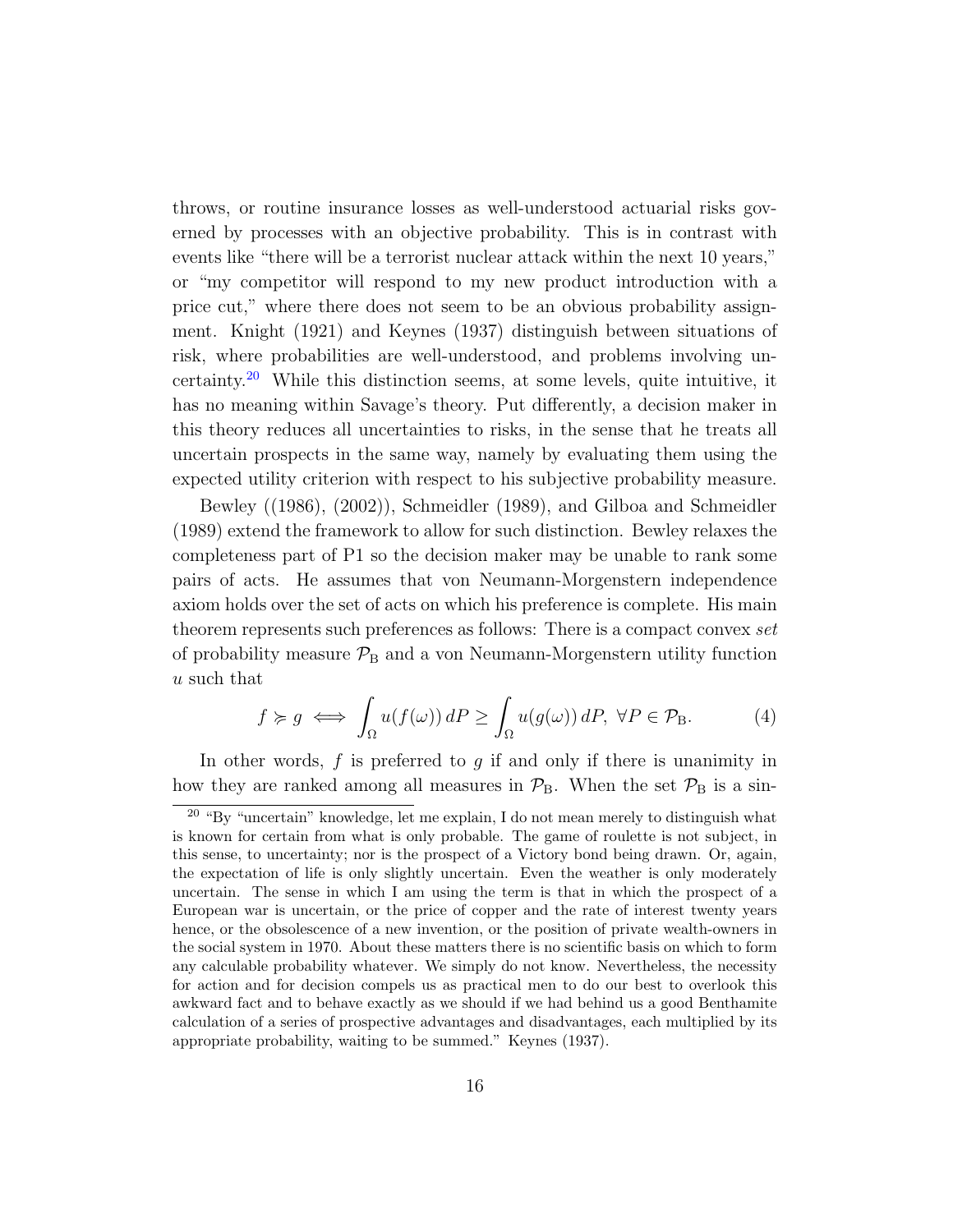gleton, this reduces to standard subjective expected utility (which must, of course, be complete). A non-singleton  $\mathcal{P}_{\rm B}$  represents uncertainty, or ambiguity, about the 'true' probability and will lead to incompleteness. The unanimity criterion in  $(4)$  is a robustness requirement under which the decision maker ranks acts only when such ranking is insensitive to how the 'true' prior varies within  $\mathcal{P}_{B}$ .

Gilboa and Schmeidler (1989) also develop a representation involving a convex set of priors.[21](#page-18-0) Rather than weakening completeness, Gilboa and Schmeidler (1989) weaken the independence axiom to obtain the following representation: there is a compact convex set of probability measure  $\mathcal{P}_{\text{GS}}$ and a von Neumann-Morgenstern utility function u such that:

<span id="page-18-2"></span>
$$
f \succcurlyeq g \iff \min_{P \in \mathcal{P}_{\text{GS}}} \int_{\Omega} u(f(\omega)) \, dP \ge \min_{P \in \mathcal{P}_{\text{GS}}} \int_{\Omega} u(g(\omega)) \, dP. \tag{5}
$$

That is, each act f is evaluated according to the worst measure  $P_f \in \mathcal{P}_{\text{GS}}$ for that act. Again, this reduces to Savage-style representation if the set  $P_{\text{GS}}$  is a singleton, in which case the preference must satisfy independence. However, when independence is violated (and their other axioms hold), the set  $P_{\text{GS}}$  is non-singleton, and the resulting preference displays pessimism or caution. Gilboa-Schmeidler theory draws some of its motivation from the desire to reproduce choice patterns consistent with those appearing in the Ellsberg (1961) paradox. Their representation has been used to fit anomalies in asset pricing (starting with Dow and Werlang (1992)) and macroeconomics (Hansen (2007) for a recent example). $22$ 

As attempts to capture ambiguity or uncertainty, Bewley ((1986), (2002))'s and Gilboa and Schmeidler (1989)'s representations suffer from significant problems. Bewley's model cannot answer the obvious question: what should the decision maker do when he faces a choice between two acts  $f$  and  $g$  that are not ranked according to his criterion? Interesting cases of ambiguity arise

<span id="page-18-0"></span><sup>21</sup>In Schmeidler (1989)'s model, beliefs are represented as a capacity and the decision maker evaluates acts using the Choquet integral. These preferences overlap with those introduced in Gilboa and Schmeidler (1989).

<span id="page-18-1"></span><sup>&</sup>lt;sup>22</sup>See Al-Najjar and Weinstein  $(2009)$  for a critique of these efforts in the special issue of Economics  $\mathcal B$  Philosophy on ambiguity aversion, and the replies to their paper in that same issue.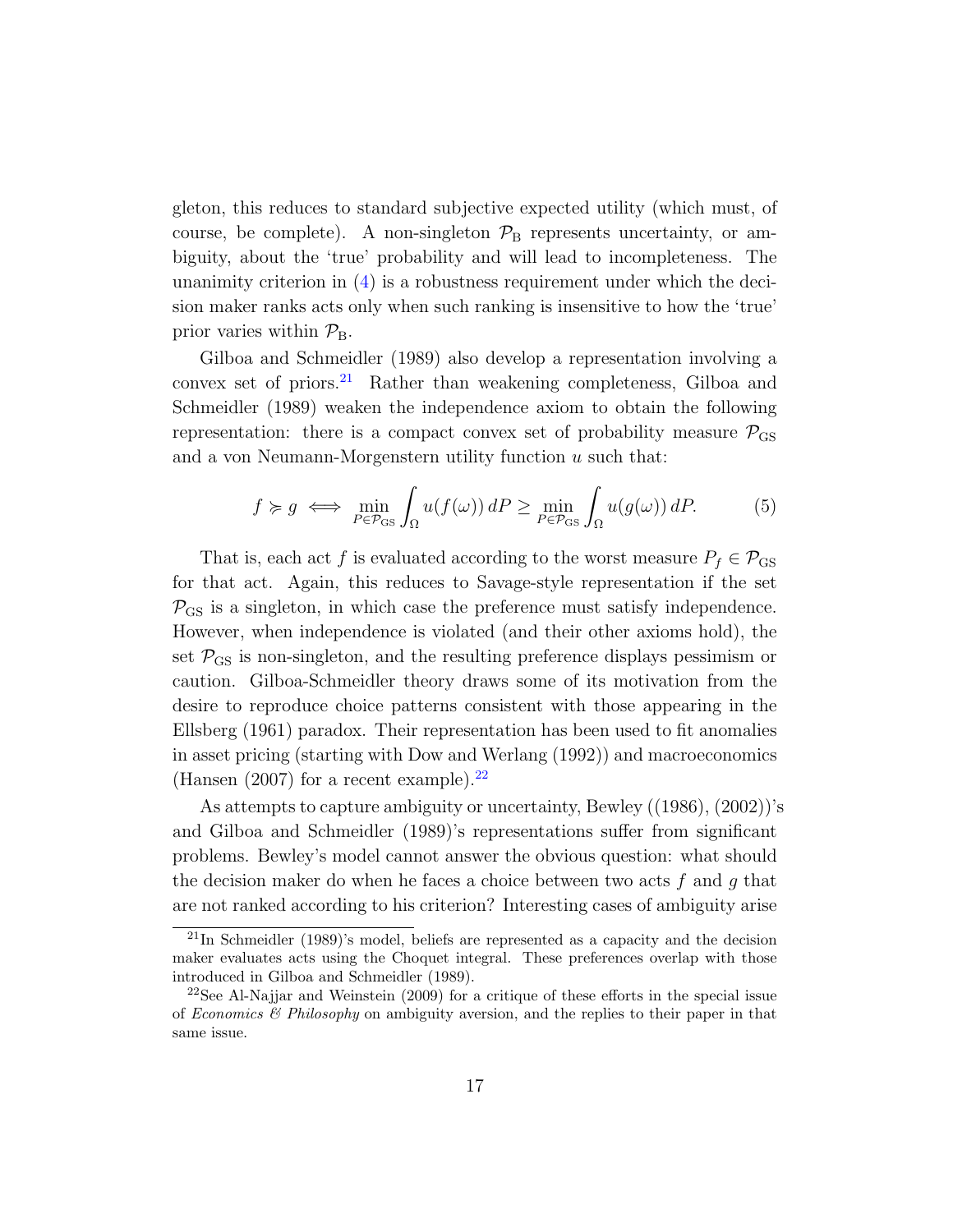precisely when a decision maker has to choose between, say, two business plans about which he lacks precise priors. Presumably, the decision maker must ultimately make a choice, yet Bewley's theory is silent on what this choice should be. It may be useful to think of Bewley's model as corresponding to a different revealed preference experiment: while Savage envisions a setting where the decision maker is forced to make a choice when confronted with any feasible set  $\mathcal{B}$ , Bewley's model is best thought of as recording the choice this decision maker would voluntarily make.

The problems with Gilboa and Schmeidler (1989)'s model are different but potentially more serious. It is well known, and can be easily demonstrated by example, that their model cannot admit any plausible form of dynamic consistency of choice. See Epstein and Le Breton (1993)'s paper, titled "Dynamically Consistent Beliefs must be Bayesian." Arguments concerning the tension between their maxmin criterion [\(5\)](#page-18-2) and consistent dynamic choice are discussed at length in Al-Najjar and Weinstein (2009).

It is interesting to note that neither Bewley nor the Gilboa-Schmeidler models appear to capture Knight (1921)'s intuition of what uncertainty is about: "[W]e must observe at the outset that when an individual instance only is at issue, there is no difference for conduct between a measurable risk and an unmeasurable uncertainty. The individual, as already observed, throws his estimate of the value of an opinion into the probability form [...] and "feels" toward it as toward any other probability situation." This quote of Knight, and Keynes' description of uncertainty in footnote [\(20\)](#page-17-0), seems to imply that uncertainty is inherently about dynamic choice, while the Bewley and Gilboa-Schmeidler's models produce uncertainty-sensitive behavior even in a single, static choice problem. This suggest that their representations capture a different type of behavior than what either Knight or Keynes had in mind.

### <span id="page-19-0"></span>3.5 Exchangeability, Objectivity, and Frequencies

As pointed out earlier, probability judgments in Savage's theory are purely subjective; there is no sense in which some probabilities are more 'objective' than others. Intuitively, however, subjective probabilities should, somehow,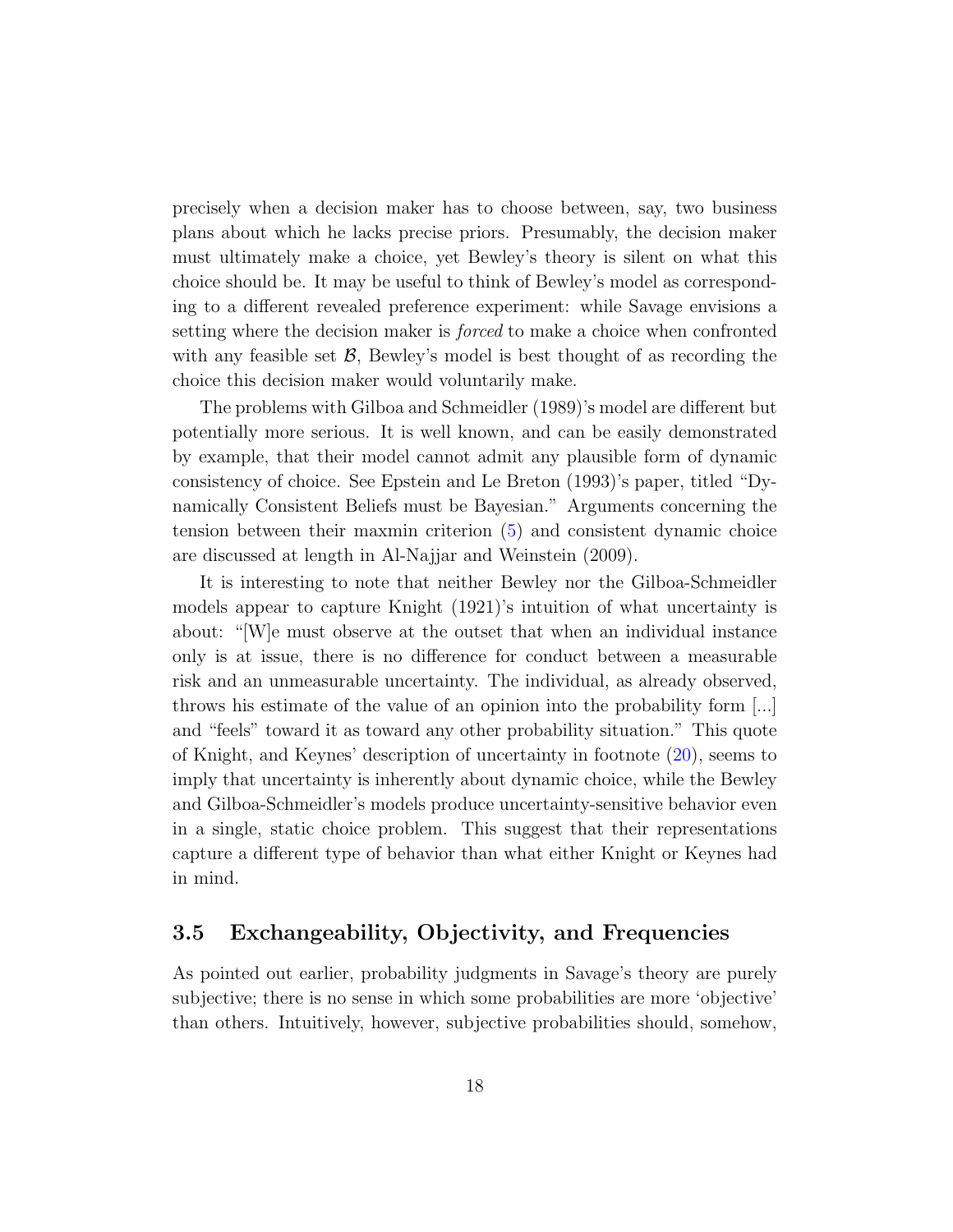be grounded with objective facts, such as the frequencies of outcomes obtained in repetitions of the similar experiments. De Finetti's notion of exchangeability and his famous representation make it possible to integrate a decision maker's subjective judgment with objective frequencies. Our exposition here follows Kreps (1988) (who considers "de Finetti's theorem as the fundamental theorem of (most) statistics.")

Suppose that an experimental scientist or a statistician conducts (or passively observes) a sequence of observations in some set  $S$  (so the state space has the product structure  $\Omega = S \times S \times \cdots$ ). To pool information across experiments, the observer must assume, in one way or another, that the experiments are, in a sense, "similar." De Finetti's concept of exchangeability formalizes this intuition of similarity and its role as guide in decision making. Roughly, a decision maker subjectively views a set of experiments as exchangeable if he treats the indices interchangeably.<sup>[23](#page-20-0)</sup>

Different experiments will typically result in different outcomes due to the influence of a multitude of poorly understood or unmodeled factors. Nevertheless, a decision maker's subjective judgment that the experiments are exchangeable amounts to believing that they are governed by the same underlying stochastic structure. De Finetti's celebrated theorem says that a probability distribution P on  $\Omega$  is exchangeable if and only if it has the parametric form:

<span id="page-20-1"></span>
$$
P = \int_{\Theta} P^{\theta} d\mu(\theta). \tag{6}
$$

Here the parameter set  $\Theta$  indexes the set of all i.i.d. distributions  $P^{\theta}$  with marginal  $\theta$ , and  $\mu$  is a probability distribution on  $\Theta$ .

The decomposition [\(6\)](#page-20-1) says that a decision maker subjectively views the experiment as exchangeable if and only if he believes the outcomes to be i.i.d. with parameter  $\theta$  whose distribution is given by a subjective belief  $\mu$ . Since the i.i.d. parameters may also be interpreted as limiting frequencies, the representation can be equivalently stated as: a subjective belief  $P$  is

<span id="page-20-0"></span><sup>23</sup>Somewhat more formally, exchangeability means that the decision maker ranks as indifferent an act f and the act f∘π that pays f after a finite permutation of the coordinates  $\pi$  is applied. In particular, he considers an outcome s to be just as likely to appear in the ith as in the jth experiment.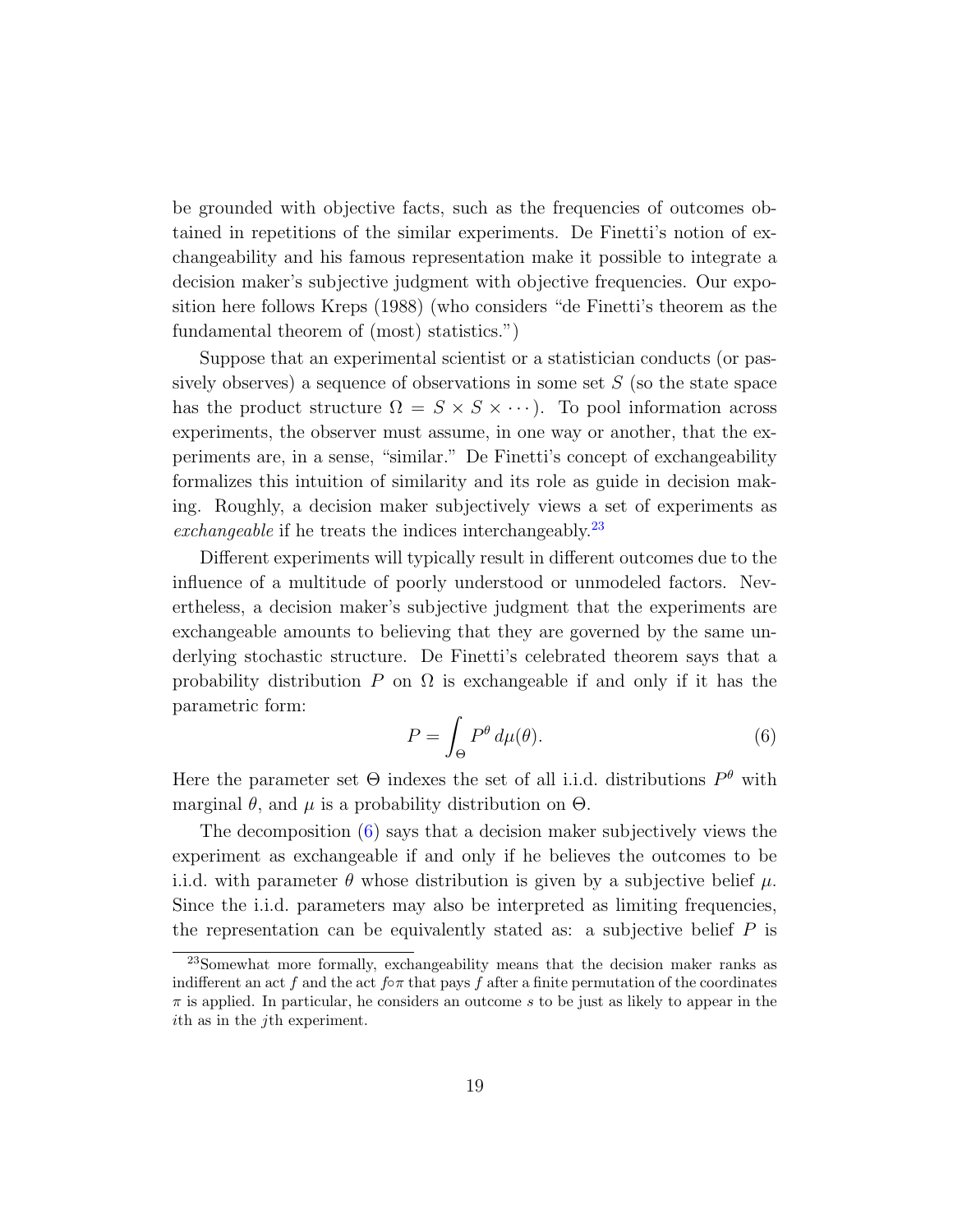exchangeable if and only if it can be expressed as distribution on limiting frequencies.

Chew and Sagi (2006) show that a form of event exchangeability (plus other weak axioms) implies probabilistic sophistication. De Castro and Al-Najjar (2009) isolate the implications of exchangeability assuming only that the preference is monotone, transitive and continuous, but otherwise incomplete and/or fail probabilistic sophistication. Their motivation is that de Finetti's representation simultaneously identifies the relevant parameters and Bayesian beliefs about them. On the other hand, the idea of similarity of experiments and the concept of parameters are meaningful even if expected utility is not assumed. De Castro and Al-Najjar develop a subjective version of the ergodic theorem which takes as primitive preferences, rather than probabilities (as in standard ergodic theory). They use this ergodic theorem to show a decomposition into i.i.d. parameters without necessarily assuming that the preference is expected utility.

# <span id="page-21-0"></span>4 Concluding Remarks

In his famous reply to calls to abandon a theory due to its anomalies and unintuitive implications, Hilbert said that "No one will drive us from the paradise which Cantor created for us." Savage has created a 'paradise' where important ideas and, even entire fields, could flourish. It is hard to conceive of modern game theory, industrial organization, mechanism design, auction theory, models of incomplete information, bargaining theory, portfolio theory and option pricing without uncertainty and the use of probabilistic methods to reason about it. Savage has given us a broad license to reduce all uncertainty to risks that can be quantified using probability.

We argued above that one should set aside critiques of Savage that are based on misunderstanding or too narrow an interpretation of his framework. Often the failure is to recognize that Savage's axioms are less of substantive statement subject to refutations by experimental or psychological evidence, than an organizing methodology that guides and constrains our modeling of choice under uncertainty. By this standard, more than half century after its introduction, Savage's theory is an unqualified success. Yet there is a sense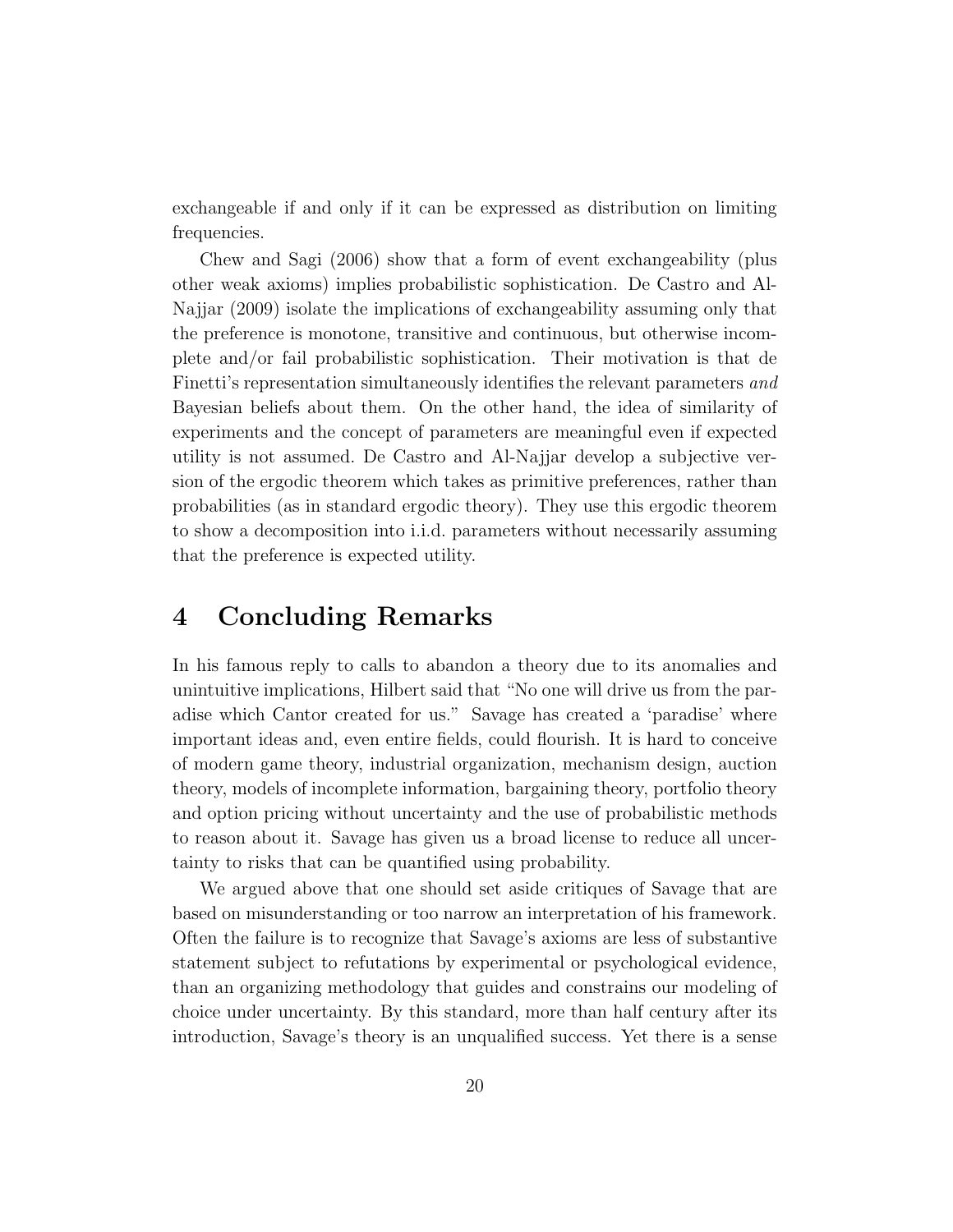that something was lost in the bargain, since we must give up the ability to talk about such things as the difference between risk and uncertainty, 'true' dynamic choice, or to have a meaningful theory of belief formation. These are promising direction for future research.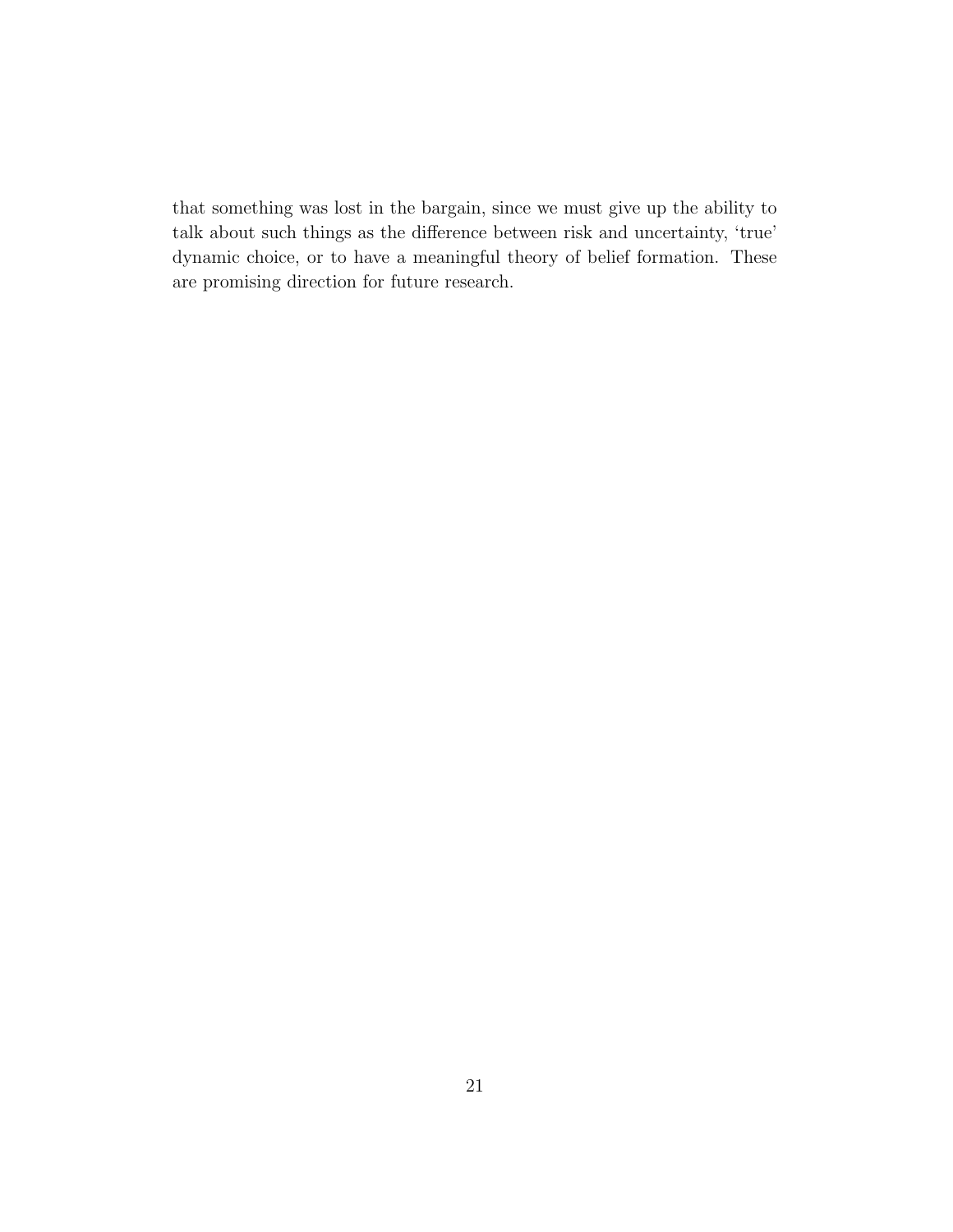# References

- Al-Najjar, N. I. (2009): "Decision Makers as Statisticians: Diversity, Ambiguity and Learning," Econometrica, 77, 1339–1369.
- Al-Najjar, N. I., and J. Weinstein (2009): "The Ambiguity Aversion Literature: A Critical Assessment," Economics & Philosophy, 25, 249– 284, lead paper in a special issue on ambiguity aversion, with replies and a rejoinder.
- Allais, M. (1953): "Le Comportement de l'Homme Rationnel devant le Risque: Critique des Postulats et Axiomes de l'Ecole Americaine," Econometrica, 21(4), 503–546.
- Anscombe, F., and R. Aumann (1963): "A Definition of Subjective Probability," The Annals of Mathematical Statistics, 34(1), 199–205.
- ARROW, K. (1971): "Essays in the theory of risk-bearing," Amsterdam, London.
- Aumann, R. (1976): "Agreeing to disagree," The annals of statistics, 4(6), 1236–1239.
- Aumann, R. J. (1987): "Correlated Equilibrium as an Expression of Bayesian Rationality," Econometrica, 55(1), 1–18.
- Bernstein, P. L. (1996): Against the Gods: The Remarkable Story of Risk. John Wiley & Sons, New York.
- Bewley, T. (1986): "Knightian Decision Theory: Part I," Cowles Foundation Discussion Paper no. 807.
- Bewley, T. (2002): "Knightian decision theory. Part I," Decisions in Economics and Finance, 25(2), 79–110.
- BOREL, E. (1964): "Apropos of a Treatise on Probability," in Studies in Subjective Probability, ed. by H. Kyburg, and H. Smokler, pp. 46–60. John Wiley and Sons.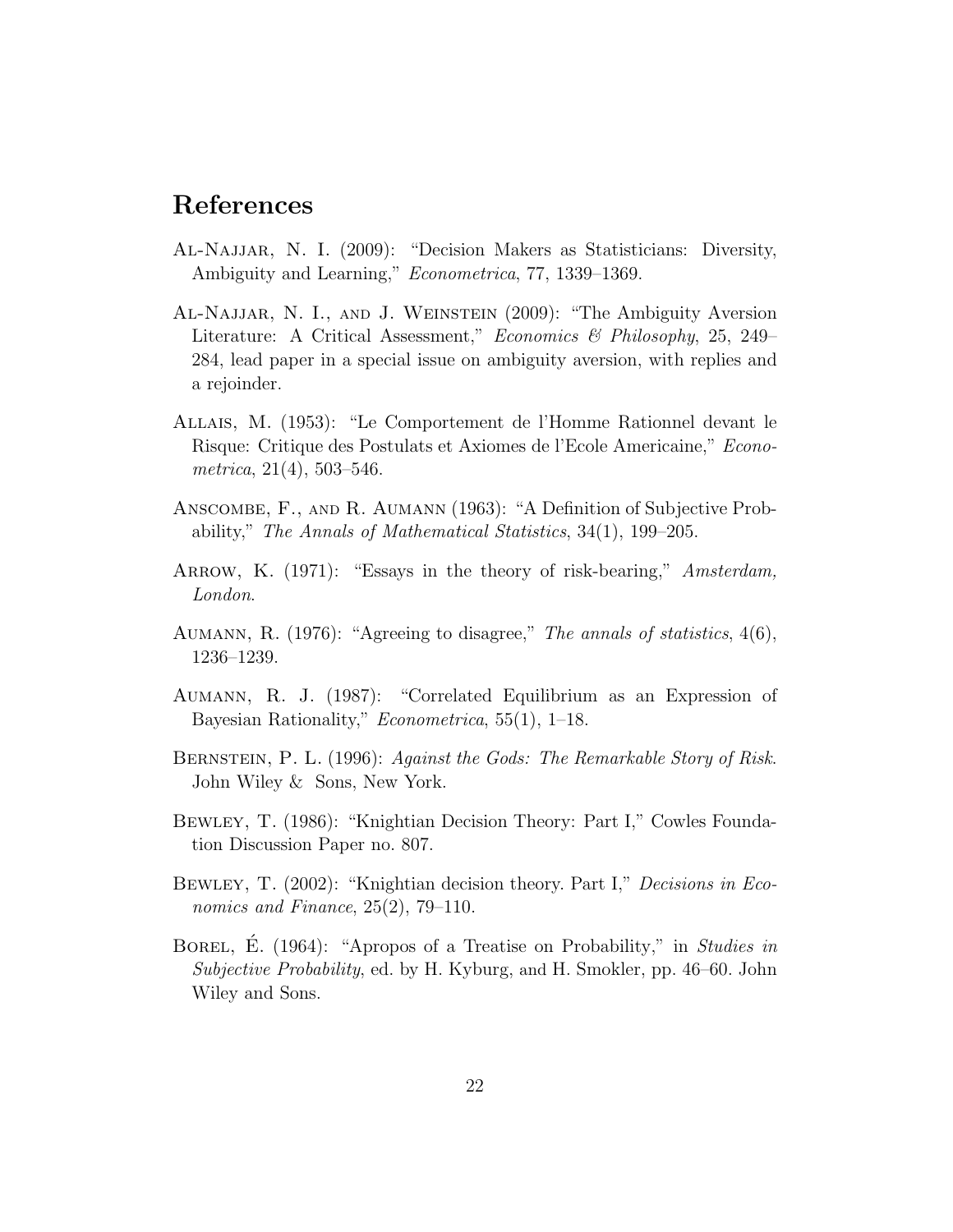- Chew, S.H., C., and J. Sagi (2006): "Event exchangeability: Probabilistic sophistication without continuity or monotonicity," Econometrica, pp. 771–786.
- De Castro, L., and N. I. Al-Najjar (2009): "A Subjective Foundation of Objective Probability," Northwestern University.
- de FINETTI, B. (1937): "La prévision: ses lois logiques, ses sources subjectives," Annales de l'Institut Henri Poincaré, 7, 1–68.

 $-$  (1989): "Probabilism," Erkenntnis, 31(2), 169–223, (Originally published in 1931 as "Probabilismo" in Italian).

- DOOB, J. (1953): Stochastic processes. John Wiley & Sons.
- Dow, J., AND S. D. C. WERLANG (1992): "Uncertainty aversion, risk aversion, and the optimal choice of portfolio," Econometrica, pp. 197–204.
- Ellsberg, D. (1961): "Risk, Ambiguity, and the Savage Axioms," The Quarterly Journal of Economics, 75(4), 643–669.
- EPSTEIN, L. G., AND M. LE BRETON (1993): "Dynamically consistent beliefs must be Bayesian," J. Econom. Theory,  $61(1)$ ,  $1-22$ .
- FISHBURN, P. (1970): Utility Theory for Decision Making. John Wiley and Sons, New York.
- GALAVOTTI, M. (1989): "Anti-realism in the philosophy of probability: Bruno de Finetti's subjectivism," Erkenntnis, 31(2), 239–261.
	- $-$  (2005): Philosophical introduction to probability. CSLI Publications Stanford, Calif.
- Galavotti, M. C. (2001): "Subjectivism, Objectivism and Objectivity in Bruno De Finetti's Bayesianism," in Foundations of Bayesianism, ed. by D. Corfield, and J. Williamson, pp. 161–174. Kluwer Academic Publishers.
- GEANAKOPLOS, J., D. PEARCE, AND E. STACCHETTI (1989): "Psychological Games and Sequential Rationality," Games and Economic Behavior, 1, 60–79.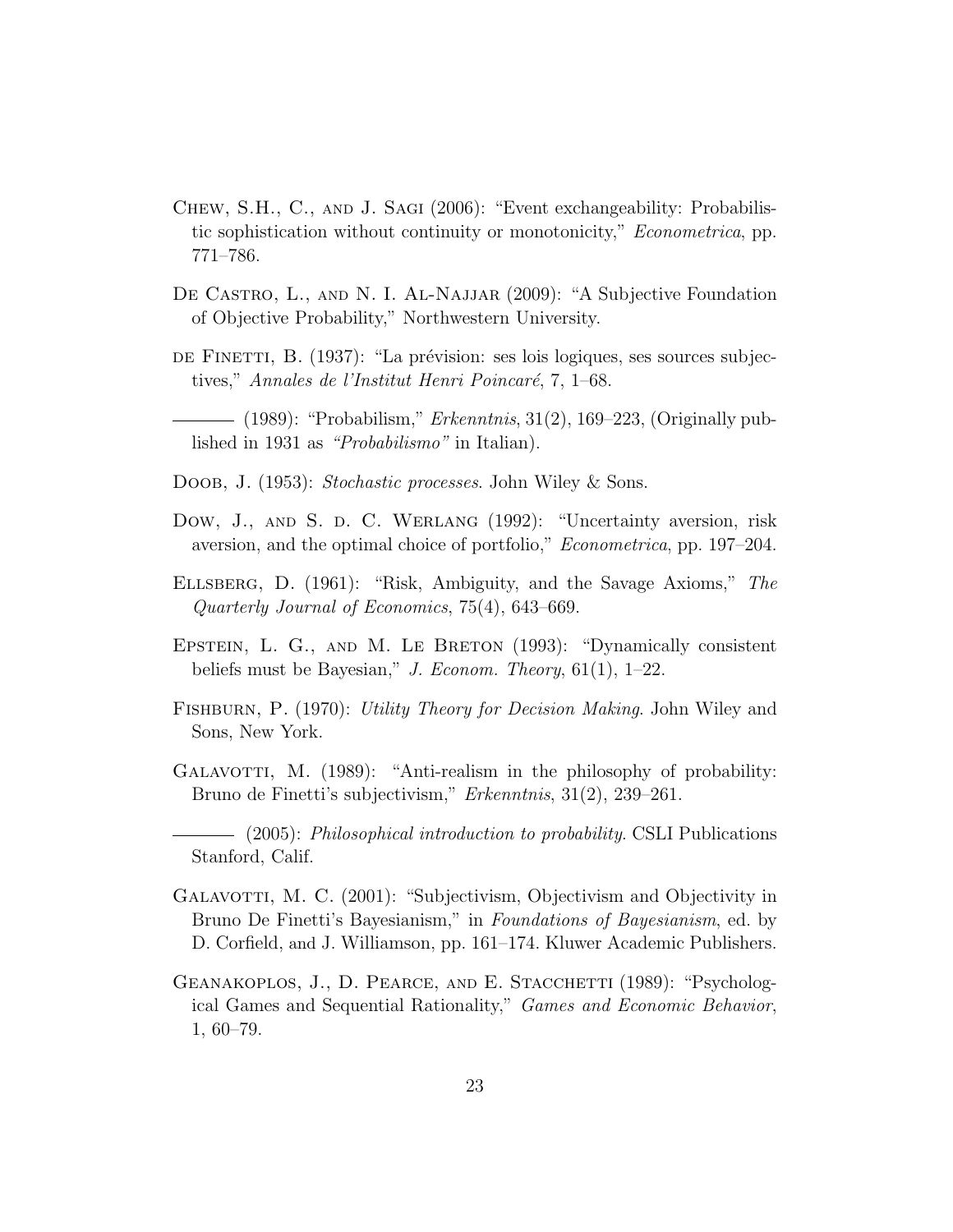- GILBOA, I., AND D. SCHMEIDLER (1989): "Maxmin Expected Utility with Nonunique Prior," J. Math. Econom., 18(2), 141–153.
- GUL, F. (1992): "Savage's theorem with a finite number of states," *Journal* of Economic Theory,  $57(1)$ ,  $99 - 110$ .
- Hansen, L. (2007): "Beliefs, doubts and learning: Valuing macroeconomic risk," American Economic Review, 97(2), 1–30.
- Harsanyi, J. C. (1967): "Games with incomplete information played by "Bayesian" players. I. The basic model," Management Sci., 14, 159–182.
- Kahneman, D. (2003): "Maps of Bounded Rationality: Psychology for Behavioral Economics," American Economic Review, 93(5), 1449–75.
- KAHNEMAN, D., P. SLOVIC, AND A. TVERSKY (1982): Judgment Under Uncertainty: Heuristics and Biases. Cambridge University Press.
- Karni, E. (1993): "A definition of subjective probabilities with statedependent preferences," Econometrica, 61(1), 187–198.
- KARNI, E., AND D. SCHMEIDLER (1991): "Atemporal dynamic consistency and expected utility theory<sup>\*</sup> 1," *Journal of Economic Theory*, 54(2), 401– 408.
- KARNI, E., D. SCHMEIDLER, AND K. VIND (1983): "On state dependent preferences and subjective probabilities," Econometrica, 51(4), 1021–1031.
- Keynes, J. (1921): A treatise on probability. Harper & Row.
- Keynes, J. M. (1937): "The General Theory of Employment," The Quarterly Journal of Economics, 51(2), 209–223.
- Knight, F. (1921): Risk, Uncertainty and Profit. Harper, New York.
- Kolmogoroff, A. (1950): "Foundations of the theory of probability," .
- Kopylov, I. (2007): "Subjective probabilities on "small" domains," Journal of Economic Theory, 133(1), 236–265.
- Kreps, D. (1988): Notes on the Theory of Choice. Westview Press.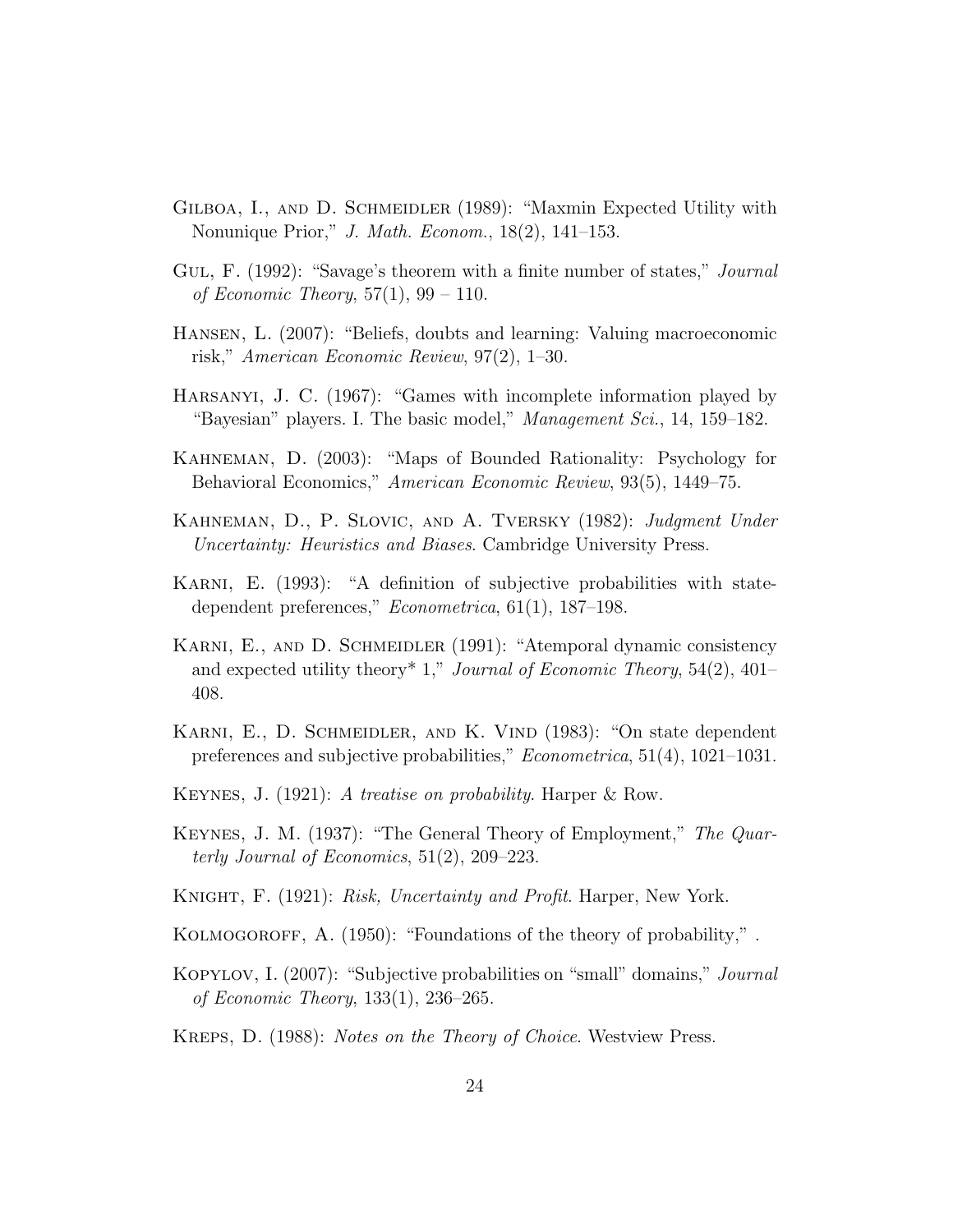- Kreps, D. (1998): "Anticipated Utility and Dynamic Choice," in Frontiers of Research in Economic Theory: The Nancy L. Schwartz Memorial Lectures, ed. by D. Jacobs, E. Kalai, and M. Kamien. Cambridge University Press.
- Machina, M. (1989): "Dynamic Consistency and Non-Expected Utility Models of Choice Under Uncertainty," Journal of Economic Literature, 27(4), 1622–1668.
- MACHINA, M. J., AND D. SCHMEIDLER (1992): "A more robust definition of subjective probability," Econometrica, 60(4), 745–780.
- Ramsey, F. (1931): "Truth and Probability," The Foundations of Mathematics and Other Logical Essays, pp. 156–198.
- REICHENBACH, H. (1949): The theory of probability. University of California Press.
- Savage, L. J. (1951): "The Theory of Statistical Decision," Journal of the American Statistical Association, 46(253), 55–67.

 $-$  (1954): The foundations of statistics. John Wiley & Sons Inc., New York.

- (1967): "Difficulties in the theory of personal probability," *Philos*ophy of Science, 34, 305–10.

- Schervish, M., T. Seidenfeld, and J. Kadane (1990): "Statedependent utilities," Journal of the American Statistical Association, pp. 840–847.
- SCHMEIDLER, D. (1989): "Subjective Probability and Expected Utility Without Additivity," Econometrica, 57(3), 571–587.
- SHAFER, G.  $(1986)$ : "Savage revisited," *Statist. Sci.*,  $1(4)$ ,  $463-501$ , With comments and a rejoinder by the author.
- Tversky, A., and D. Kahneman (1974): "Judgment under Uncertainty: Heuristics and Biases," Science, 185(4157), 1124–1131.